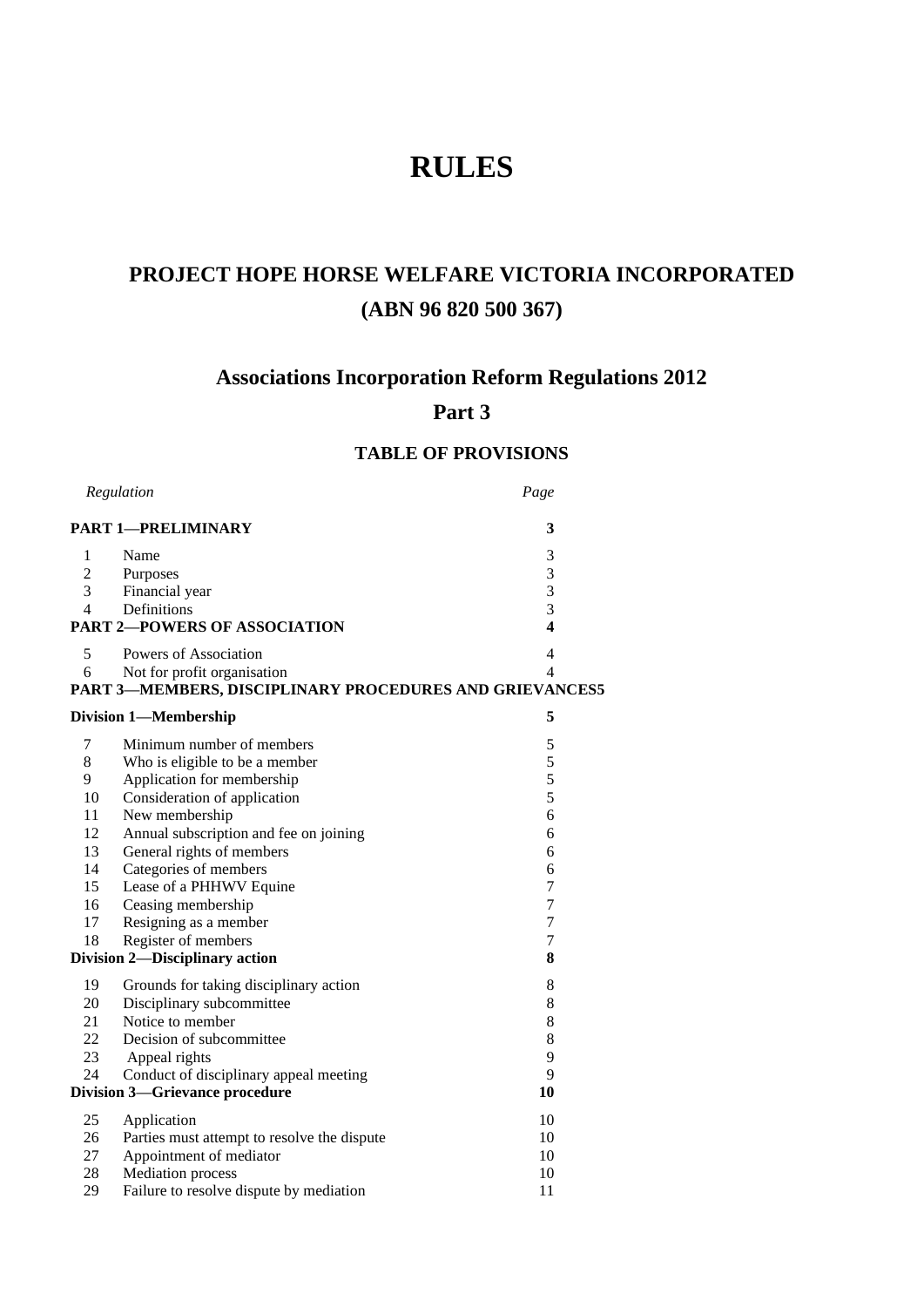|                                         | PART 4-GENERAL MEETINGS OF THE ASSOCIATION                    | 11     |  |
|-----------------------------------------|---------------------------------------------------------------|--------|--|
| 30                                      | Annual general meetings                                       | 11     |  |
| 31                                      | Special general meetings                                      | 11     |  |
| 32                                      | Special general meeting held at request of members            | 11     |  |
| 33                                      | Notice of general meetings                                    | 12     |  |
| 34                                      | Proxies                                                       | 12     |  |
| 35                                      | Use of technology                                             | 13     |  |
| 36                                      | Quorum at general meetings                                    | 13     |  |
| 37                                      | Adjournment of general meeting                                | 13     |  |
| 38                                      | Voting at general meeting                                     | 14     |  |
| 39                                      | Special resolutions                                           | 14     |  |
| 40                                      | Determining whether resolution carried                        | 14     |  |
| 41                                      | Minutes of general meeting                                    | 15     |  |
|                                         | <b>PART 5-COMMITTEE</b>                                       | 15     |  |
| <b>Division 1-Powers of Committee</b>   |                                                               | 15     |  |
|                                         |                                                               |        |  |
| 42                                      | Role and powers                                               | 15     |  |
| 43                                      | Delegation                                                    | 15     |  |
|                                         | Division 2-Composition of Committee and duties of members     | 16     |  |
| 44                                      | <b>Composition of Committee</b>                               | 16     |  |
| 45                                      | <b>General Duties</b>                                         | 16     |  |
| 46                                      | President and Vice-President                                  | 16     |  |
| 47                                      | Secretary                                                     | 17     |  |
| 48                                      | Treasurer                                                     | 17     |  |
|                                         | Division 3—Election of Committee members and tenure of office | 17     |  |
| 49                                      | Who is eligible to be a Committee member                      | 17     |  |
| 50                                      | Positions to be declared vacant                               | 18     |  |
| 51                                      | Nominations                                                   | 18     |  |
| 52                                      | Election of Executive Committee                               | 18     |  |
| 53                                      | Election of ordinary committee members                        | 18     |  |
| 54                                      | <b>Ballot</b>                                                 | 18     |  |
| 55                                      | Term of office                                                | 19     |  |
| 56                                      | Vacation of office                                            | 20     |  |
| 57                                      | Filling casual vacancies                                      | 20     |  |
| <b>Division 4-Meetings of Committee</b> |                                                               | 20     |  |
| 58                                      | Meetings of Committee                                         | 20     |  |
| 59                                      | Notice of meetings                                            | 20     |  |
| 60                                      | <b>Urgent</b> meetings                                        | 21     |  |
| 61                                      | Procedure and order of business                               | 21     |  |
| 62                                      | Use of technology                                             | 21     |  |
| 63                                      | Quorum                                                        | 21     |  |
| 64                                      | Voting                                                        | 21     |  |
| 65                                      | Conflict of interest                                          | 22     |  |
| 66                                      | Minutes of meeting                                            | $22\,$ |  |
| 67                                      | Leave of absence                                              | $22\,$ |  |
|                                         | <b>PART 6-FINANCIAL MATTERS</b>                               | 22     |  |
| 68                                      | Source of funds                                               | $22\,$ |  |
| 69                                      | Management of funds                                           | 22     |  |
| 70                                      | Financial records                                             | 23     |  |
| 71                                      | Financial statements                                          | $23\,$ |  |
|                                         | <b>PART 7-GENERAL MATTERS</b>                                 | 23     |  |
| 72                                      | Common seal                                                   | 23     |  |
| 73                                      | Registered address                                            | 24     |  |
| 74                                      | Notice requirements                                           | 24     |  |
| 75                                      | Custody and inspection of books and records                   | 24     |  |
| 76                                      | Winding up and cancellation                                   | 25     |  |
| 77                                      | <b>Alteration of Rules</b>                                    | 25     |  |
|                                         |                                                               |        |  |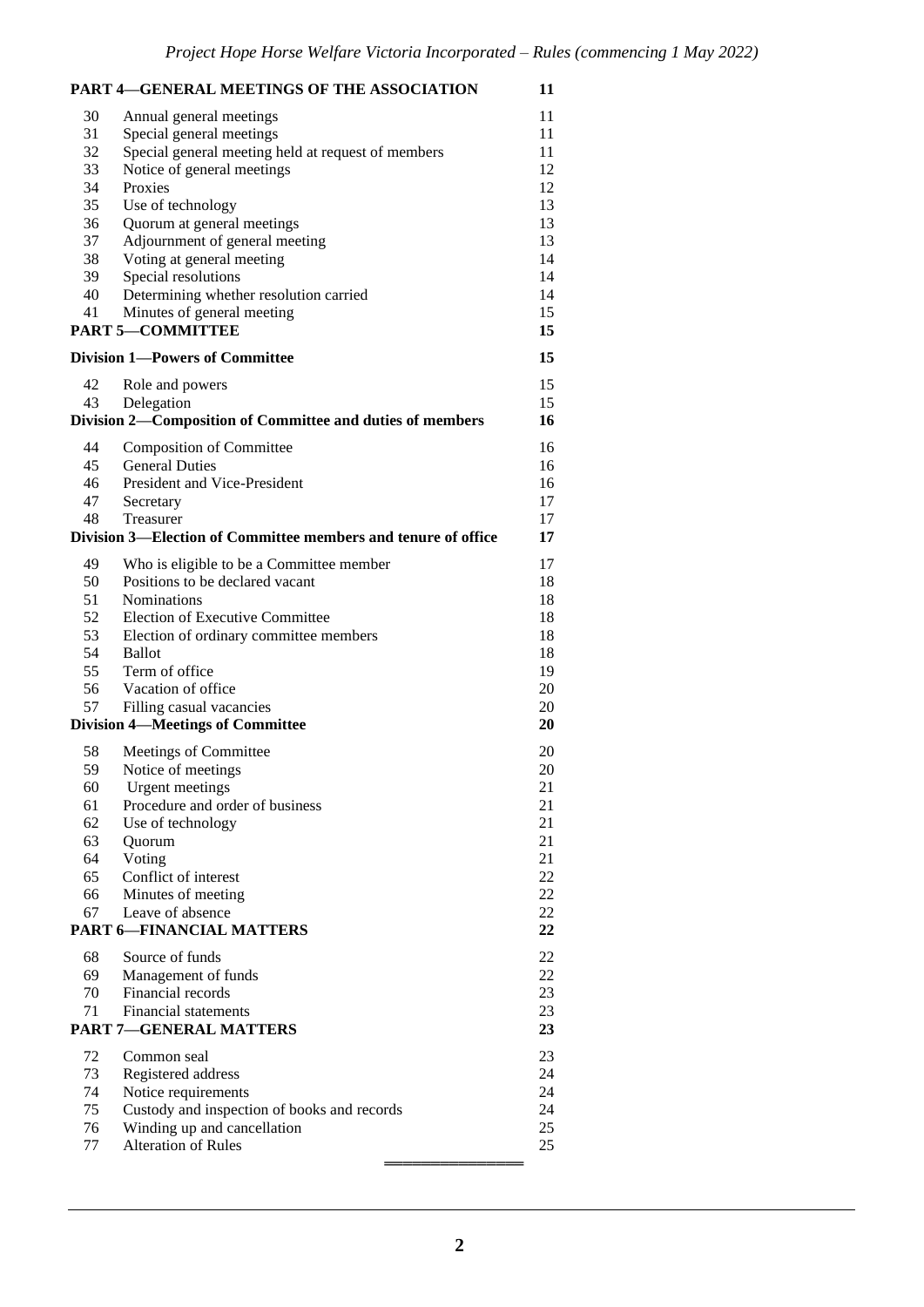#### **Model Rules for an Incorporated Association**

#### **Note**

The persons who from time to time are members of the Association are an incorporated association by the name given in rule 1 of these Rules.

Under section 46 of the **Associations Incorporation Reform Act 2012**, these Rules are taken to constitute the terms of a contract between the Association and its members.

#### **PART 1—PRELIMINARY**

#### **1 Name**

The name of the incorporated association is "Project Hope Horse Welfare Victoria Incorporated".

#### **Note**

Under section 23 of the Act, the name of the association and its registration number must appear on all its business documents.

#### **2 Purposes**

The purposes of the association are—

- 2.1 To provide assistance to horse owners through education, advice and support to rehabilitate their own horses;
- 2.2 To rescue and rehabilitate any horse found abandoned, sick, injured, mistreated or neglected or likely to become in such condition in the imminent future;
- 2.3 To provide emergency care, treatment and assistance to horse;
- 2.4 To educate the community on the plight of neglected horses; and
- 2.5 To contribute to the development of improved government legislation and policy relating to the welfare of horses.

#### **3 Financial year**

The financial year of the Association is each period of 12 months ending on 28 February or in the case of a leap year, 29 February.

#### **4 Definitions**

In these Rules—

- *absolute majority*, of the Committee, means a majority of the committee members currently holding office and entitled to vote at the time (as distinct from a majority of committee members present at a committee meeting);
- *Chairperson*, of a general meeting or committee meeting, means the person chairing the meeting as required under rule 46;
- *Committee* means the Committee having management of the business of the Association;
- *committee meeting* means a meeting of the Committee held in accordance with these Rules;
- *committee member* means a member of the Committee elected or appointed under Division 3 of Part 5;
- *disciplinary appeal meeting* means a meeting of the members of the Association convened under rule 23(3);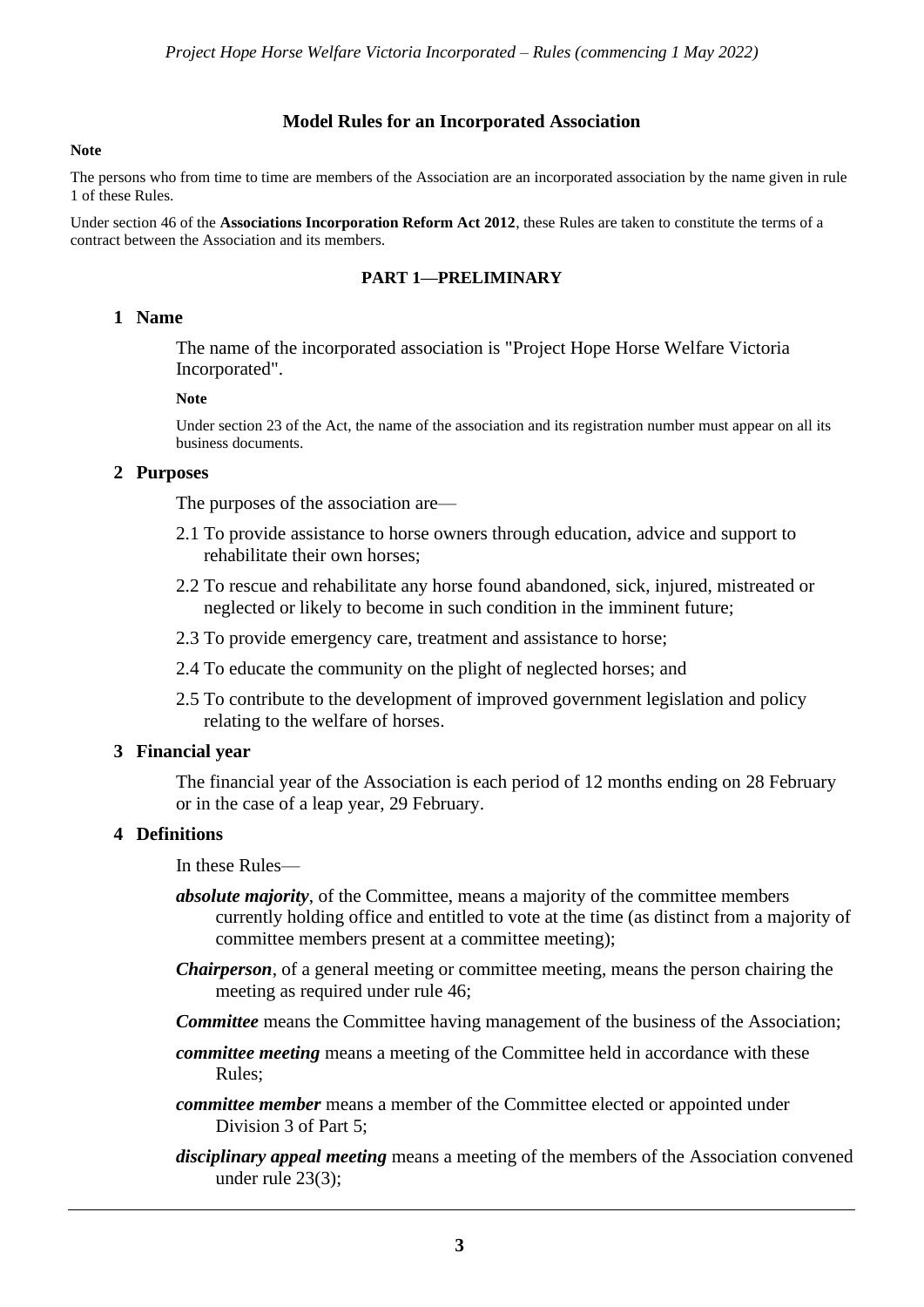- *disciplinary meeting* means a meeting of the Committee convened for the purposes of rule 22;
- *disciplinary subcommittee* means the subcommittee appointed under rule 20;
- *financial year* means the 12 month period specified in rule 3;
- *general meeting* means a general meeting of the members of the Association convened in accordance with Part 4 and includes an annual general meeting, a special general meeting and a disciplinary appeal meeting;
- *member* means a member of the Association;
- *member entitled to vote* means a member who under rule 13(2) is entitled to vote at a general meeting;
- *special resolution* means a resolution that requires not less than three-quarters of the members voting at a general meeting, whether in person or by proxy, to vote in favour of the resolution;
- *the Act* means the **Associations Incorporation Reform Act 2012** and includes any regulations made under that Act;

*the Registrar* means the Registrar of Incorporated Associations.

## **PART 2—POWERS OF ASSOCIATION**

#### **5 Powers of Association**

- (1) Subject to the Act, the Association has power to do all things incidental or conducive to achieve its purposes, as set out above at rule 2.
- (2) Without limiting subrule (1), the Association may—
	- (a) acquire, hold and dispose of real or personal property;
	- (b) open and operate accounts with financial institutions;
	- (c) invest its money in any security in which trust monies may lawfully be invested;
	- (d) raise and borrow money on any terms and in any manner as it thinks fit;
	- (e) secure the repayment of money raised or borrowed, or the payment of a debt or liability;
	- (f) appoint agents to transact business on its behalf;
	- (g) enter into any other contract it considers necessary or desirable.
- (3) The Association may only exercise its powers and use its income and assets (including any surplus) for furthering the purposes set out above at rule 2.

# **6 Not for profit organisation**

- (1) The Association must not distribute any surplus, income or assets directly or indirectly to its members.
- (2) Subrule (1) does not prevent the Association from paying a member—
	- (a) reimbursement for expenses properly incurred by the member; or
	- (b) for goods or services provided by the member—

if this is done in good faith on terms no more favourable than if the member was not a member.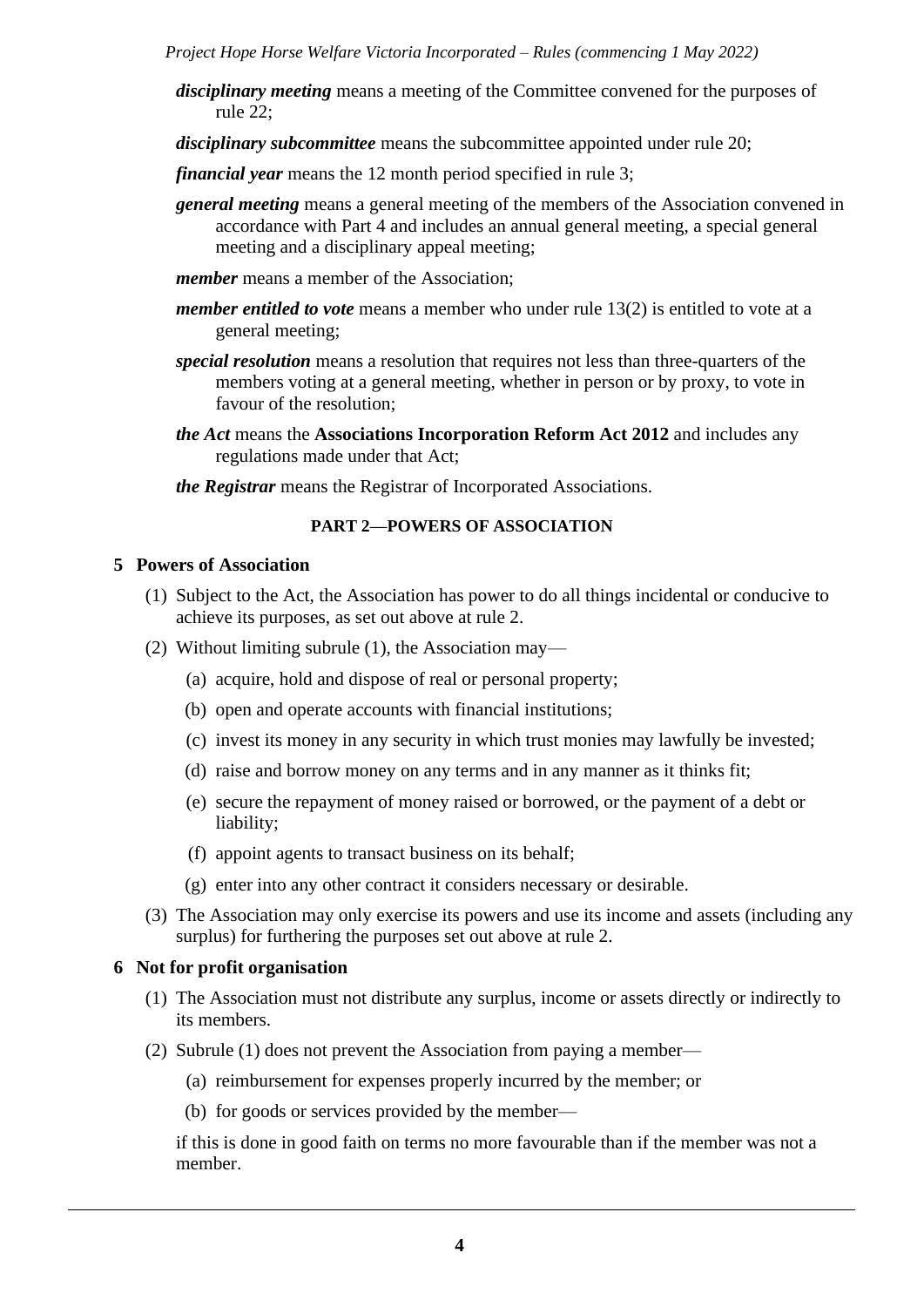#### **Note**

Section 33 of the Act provides that an incorporated association must not secure pecuniary profit for its members. Section 4 of the Act sets out in more detail the circumstances under which an incorporated association is not taken to secure pecuniary profit for its members.

#### **PART 3—MEMBERS, DISCIPLINARY PROCEDURES AND GRIEVANCES**

## **Division 1—Membership**

#### **7 Minimum number of members**

The Association must have at least 20 members.

#### **8 Who is eligible to be a member**

- (1) A person is eligible for membership of the Association if they—
	- (a) wish to become a member of the Association; and
	- (b) support the purposes of the Association; and
	- (c) agrees to comply with these Rules; and
	- (d) if under 18 years of age, are supported by a guardian who signs on their behalf; and

(e) has never been convicted of an offence under the *Prevention of Cruelty to Animals Act* or the Regulations made thereunder.

#### **9 Application for membership**

- (1) To apply to become a member of the Association, a person must submit a written application in a form determined by the Committee to a Committee member stating that the person—
	- (a) wishes to become a member of the Association; and
	- (b) supports the purposes of the Association; and
	- (c) agrees to comply with these Rules; and

(d) has not been convicted of an offence under the *Prevention of Cruelty to Animals Act* or the Regulations made thereunder.

- (2) The application—
	- (a) must be signed by the applicant (and by a legal guardian if under 18 years of age); and
	- (b) may be accompanied by the joining fee.

**Note**

The joining fee is the fee (if any) determined by the Association under rule 12(3).

#### **10 Consideration of application**

- (1) As soon as practicable after an application for membership is received, the Committee must decide by resolution whether to accept or reject the application.
- (2) The Committee must notify the applicant in writing of its decision as soon as practicable after the decision is made.
- (3) If the Committee rejects the application, it must return any money accompanying the application to the applicant.
- (4) No reason need be given for the rejection of an application.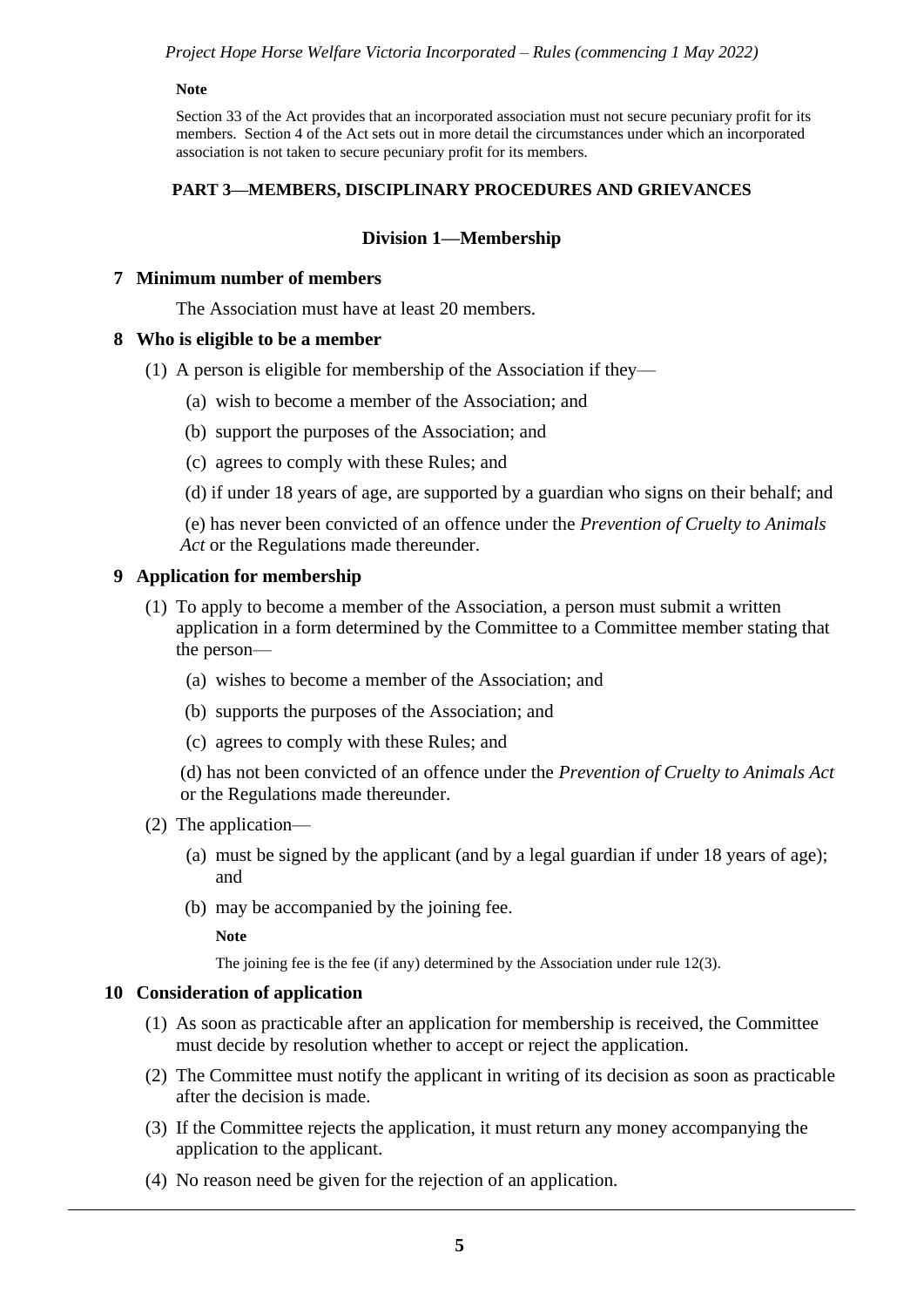# **11 New membership**

- (1) If an application for membership is approved by the Committee—
	- (a) the resolution to accept the membership must be recorded in the minutes of the committee meeting; and
	- (b) the Secretary must, as soon as practicable, enter the name and address of the new member, and the date of becoming a member, in the register of members.
- (2) A person becomes a member of the Association and, subject to rule 13(2), is entitled to exercise his or her rights of membership from the date, whichever is the later, on which—
	- (a) the Committee approves the person's membership; or
	- (b) the person pays the joining fee.

#### **12 Annual subscription and fee on joining**

- (1) At each annual general meeting, the Association must determine—
	- (a) the amount of the annual subscription (if any) for the following financial year; and
	- (b) the date for payment of the annual subscription.
- (2) The rights of a member (including the right to vote) who has not paid the annual subscription by the due date are suspended until the subscription is paid.

#### **13 General rights of members**

- (1) A member of the Association who is entitled to vote has the right—
	- (a) to receive notice of general meetings and of proposed special resolutions in the manner and time prescribed by these Rules; and
	- (b) to submit items of business for consideration at a general meeting; and
	- (c) to attend and be heard at general meetings; and
	- (d) to vote at a general meeting; and
	- (e) to have access to the minutes of general meetings and other documents of the Association as provided under rule 75; and
	- (f) to inspect the register of members.
- (2) A member is entitled to vote if—
	- (a) the member is a current financial member; and
	- (b) Committee has resolved to accept the application for membership; and
	- (c) the member's membership rights are not suspended for any reason.

#### **14 Categories of members**

- (1) The members of the Association shall consist of—
	- (a) Individual Member, who shall have the right to attend debate and vote at General Meetings and be eligible to lease PHHWV equines; and
	- (b) Business/Association Member, who shall be represented by their Delegate who shall have the right to attend debate and vote at General Meetings for and on behalf of the Business Member and be eligible to lease PHHWV equines; and
	- (c) Club Member, who shall be represented by their Delegate who shall have the right to attend debate and vote at General Meetings for and on behalf of the Club Member; and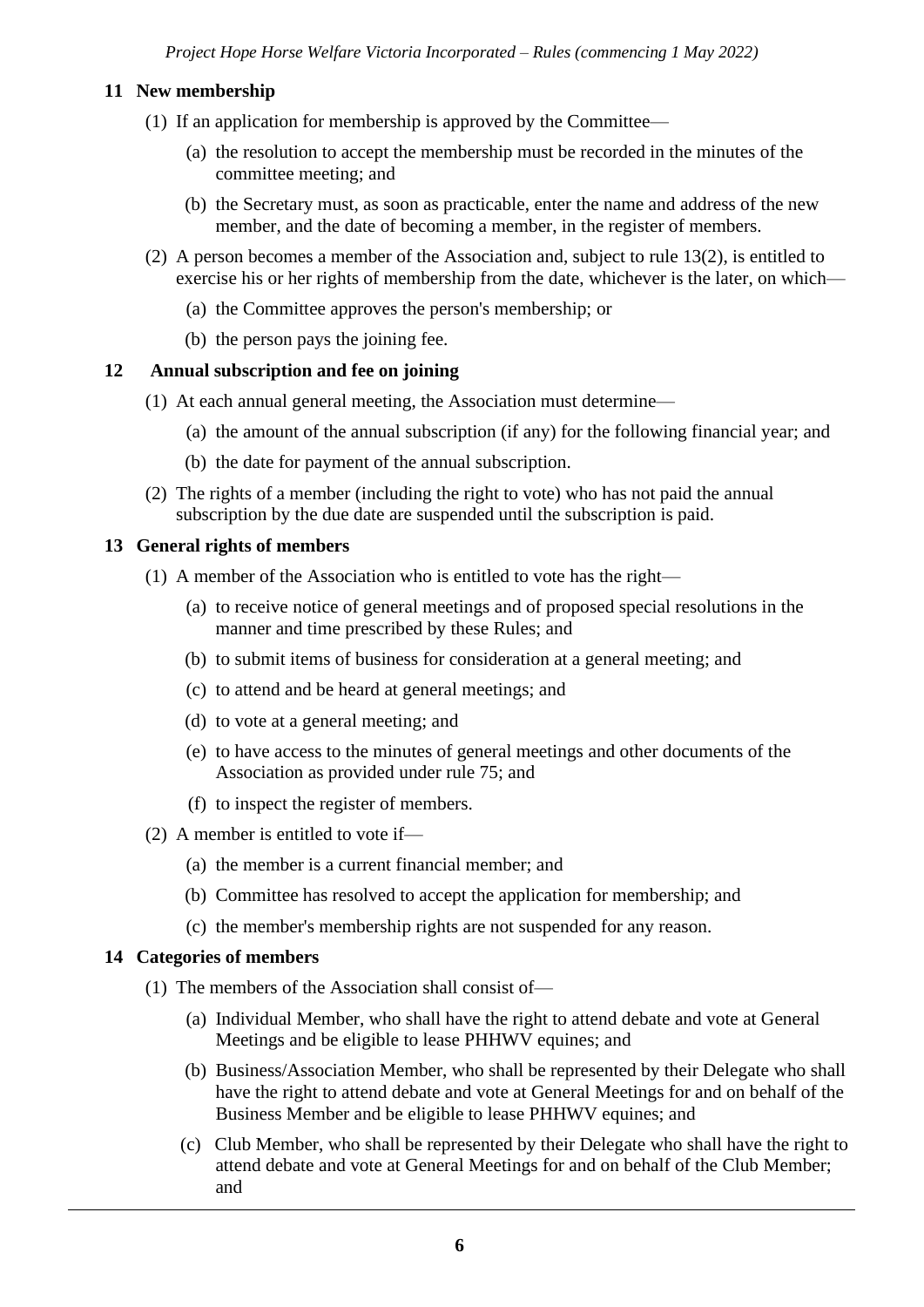- (d) Life Member, who shall have the right to attend and debate or vote at General Meeting and be eligible to lease PHHWV equines; and
- (e) any other category of member as determined by Committee.

# **15 Lease of a PHHWV Equine**

- (1) A member pursuant to Rule  $14(1)(a)$ , (b) and (d) is eligible to lease a PHHWV equine subject to the execution of a Lease Agreement and approval by the Committee.
- (2) The Lease Agreement may be terminated by PHHWV if the member breaches the Lease Agreement.
- (3) If a Lease Agreement is terminated, PHHWV has the right to retrieve the PHHWV equine from the member.
- (4) A member who has leased a PHHWV equine for a period of not less than five (5) years and has demonstrated compliance with the terms of the Lease Agreement throughout, may apply in writing to the Committee for approval for legal ownership of the PHHWV equine to be transferred to them.

#### **16 Ceasing membership**

- (1) The membership of a person ceases on resignation, expulsion or death.
- (2) The rights of a member are not transferable and end when membership ceases membership of a person ceases.
- (3) If a person ceases to be a member of the Association, the Secretary must, as soon as practicable, enter the date the person ceased to be a member in the register of members.

#### **17 Resigning as a member**

(1) A member may resign by notice in writing given to the Association.

#### **Note**

Rule 74(3) sets out how notice may be given to the association. It includes by post or by handing the notice to a member of the committee.

- (2) A member is taken to have resigned if—
	- (a) the member's annual subscription is more than 12 months in arrears; or
	- (b) where no annual subscription is payable—
		- (i) the Secretary has made a written request to the member to confirm that he or she wishes to remain a member; and
		- (ii) the member has not, within 3 months after receiving that request, confirmed in writing that he or she wishes to remain a member.

#### **18 Register of members**

- (1) The Secretary must keep and maintain a register of members that includes—
	- (a) for each current member—
		- (i) the member's name;
		- (ii) the address for notice last given by the member;
		- (iii) the date of becoming a member;
		- (iv) the category of membership;
		- (v) any other information determined by the Committee; and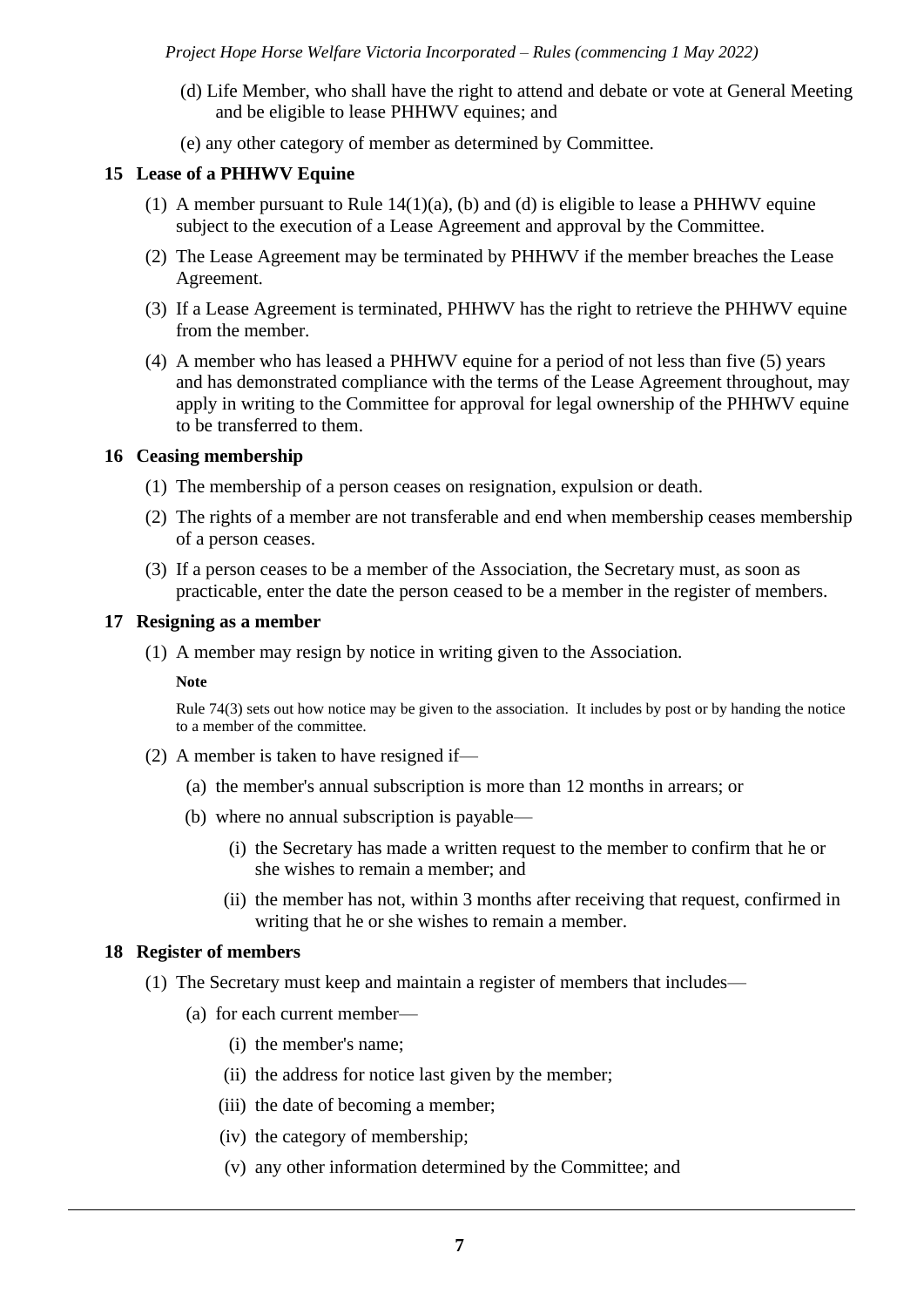- (b) for each former member, the date of ceasing to be a member.
- (2) Any member may, at a reasonable time and free of charge, inspect the register of members.

#### **Note**

Under section 59 of the Act, access to the personal information of a person recorded in the register of members may be restricted in certain circumstances. Section 58 of the Act provides that it is an offence to make improper use of information about a person obtained from the Register of Members.

#### **Division 2—Disciplinary action**

## **19 Grounds for taking disciplinary action**

The Association may take disciplinary action against a member in accordance with this Division if it is determined that the member—

- (a) has failed to comply with these Rules; or
- (b) refuses to support the purposes of the Association; or
- (c) has engaged in conduct prejudicial to the Association.

## **20 Disciplinary subcommittee**

- (1) If the Committee is satisfied that there are sufficient grounds for taking disciplinary action against a member, the Committee must appoint a disciplinary subcommittee to hear the matter and determine what action, if any, to take against the member.
- (2) The members of the disciplinary subcommittee—
	- (a) may be Committee members, members of the Association or anyone else; but
	- (b) must not be biased against, or in favour of, the member concerned.

#### **21 Notice to member**

- (1) Before disciplinary action is taken against a member, the Secretary must give written notice to the member—
	- (a) stating that the Association proposes to take disciplinary action against the member; and
	- (b) stating the grounds for the proposed disciplinary action; and
	- (c) specifying the date, place and time of the meeting at which the disciplinary subcommittee intends to consider the disciplinary action (the *disciplinary meeting*); and
	- (d) advising the member that he or she may do one or both of the following—
		- (i) attend the disciplinary meeting and address the disciplinary subcommittee at that meeting;
		- (ii) give a written statement to the disciplinary subcommittee at any time before the disciplinary meeting; and
	- (e) setting out the member's appeal rights under rule 23.
- (2) The notice must be given no earlier than 28 days, and no later than 14 days, before the disciplinary meeting is held.

# **22 Decision of subcommittee**

(1) At the disciplinary meeting, the disciplinary subcommittee must—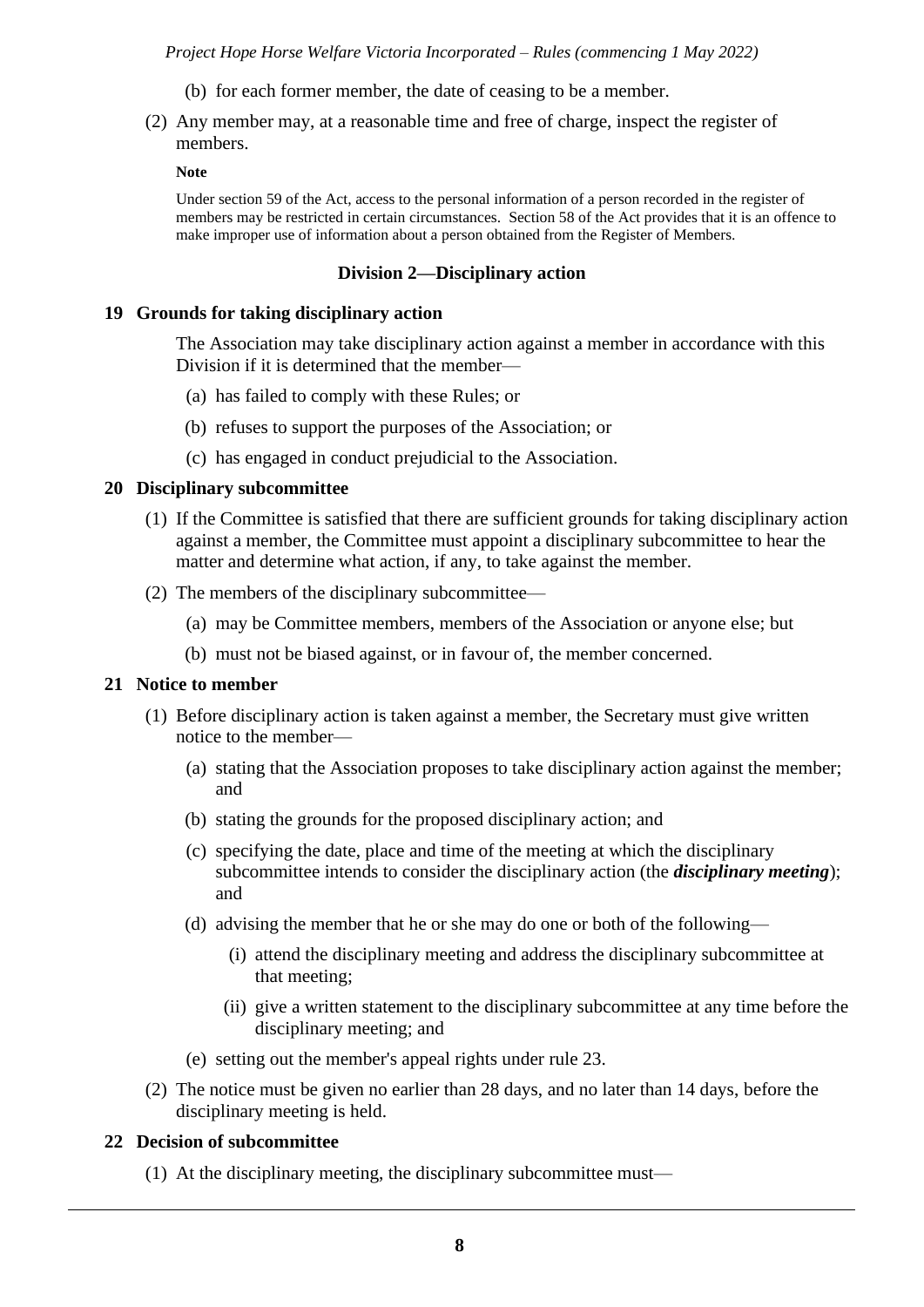- (a) give the member an opportunity to be heard; and
- (b) consider any written statement submitted by the member.
- (2) After complying with subrule (1), the disciplinary subcommittee may—
	- (a) take no further action against the member; or
	- (b) subject to subrule (3)—
		- (i) reprimand the member; or
		- (ii) suspend the membership rights of the member for a specified period; or
		- (iii) expel the member from the Association.
- (3) The disciplinary subcommittee may not fine the member.
- (4) The suspension of membership rights or the expulsion of a member by the disciplinary subcommittee under this rule takes effect immediately after the vote is passed.

## **23 Appeal rights**

- (1) A person whose membership rights have been suspended or who has been expelled from the Association under rule 22 may give notice to the effect that he or she wishes to appeal against the suspension or expulsion.
- (2) The notice must be in writing and given—
	- (a) to the disciplinary subcommittee immediately after the vote to suspend or expel the person is taken; or
	- (b) to the Secretary not later than 48 hours after the vote.
- (3) If a person has given notice under subrule (2), a disciplinary appeal meeting must be convened by the Committee as soon as practicable, but in any event not later than 21 days, after the notice is received.
- (4) Notice of the disciplinary appeal meeting must be given to each member of the Association who is entitled to vote as soon as practicable and must—
	- (a) specify the date, time and place of the meeting; and
	- (b) state—
		- (i) the name of the person against whom the disciplinary action has been taken; and
		- (ii) the grounds for taking that action; and
		- (iii) that at the disciplinary appeal meeting the members present must vote on whether the decision to suspend or expel the person should be upheld or revoked.

# **24 Conduct of disciplinary appeal meeting**

- (1) At a disciplinary appeal meeting—
	- (a) no business other than the question of the appeal may be conducted; and
	- (b) the Committee must state the grounds for suspending or expelling the member and the reasons for taking that action; and
	- (c) the person whose membership has been suspended or who has been expelled must be given an opportunity to be heard.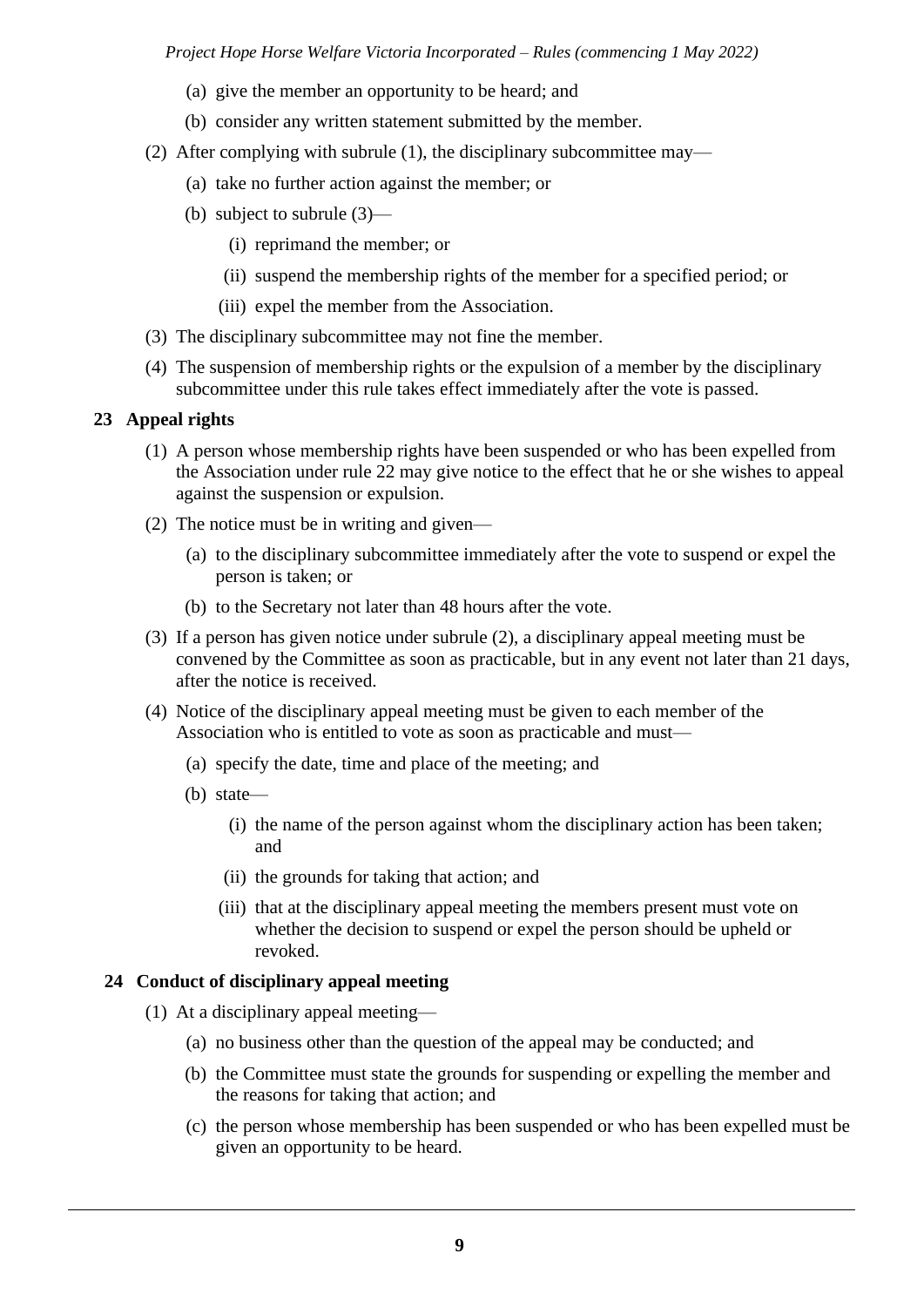- (2) After complying with subrule (1), the members present and entitled to vote at the meeting must vote by secret ballot on the question of whether the decision to suspend or expel the person should be upheld or revoked.
- (3) A member may not vote by proxy at the meeting.
- (4) The decision is upheld if not less than three quarters of the members voting at the meeting vote in favour of the decision.

#### **Division 3—Grievance procedure**

## **25 Application**

- (1) The grievance procedure set out in this Division applies to disputes under these Rules between—
	- (a) a member and another member;
	- (b) a member and the Committee;
	- (c) a member and the Association.
- (2) A member must not initiate a grievance procedure in relation to a matter that is the subject of a disciplinary procedure until the disciplinary procedure has been completed.

#### **26 Parties must attempt to resolve the dispute**

The parties to a dispute must attempt to resolve the dispute between themselves within 14 days of the dispute coming to the attention of each party.

#### **27 Appointment of mediator**

- (1) If the parties to a dispute are unable to resolve the dispute between themselves within the time required by rule 26, the parties must within 10 days—
	- (a) notify the Committee of the dispute; and
	- (b) agree to or request the appointment of a mediator; and
	- (c) attempt in good faith to settle the dispute by mediation.
- (2) The mediator must be—
	- (a) a person chosen by agreement between the parties; or
	- (b) in the absence of agreement—
		- (i) if the dispute is between a member and another member—a person appointed by the Committee; or
		- (ii) if the dispute is between a member and the Committee or the Association a person appointed or employed by the Dispute Settlement Centre of Victoria.
- (3) A mediator appointed by the Committee may be a member or former member of the Association but in any case must not be a person who—
	- (a) has a personal interest in the dispute; or
	- (b) is biased in favour of or against any party.

#### **28 Mediation process**

- (1) The mediator to the dispute, in conducting the mediation, must—
	- (a) give each party every opportunity to be heard; and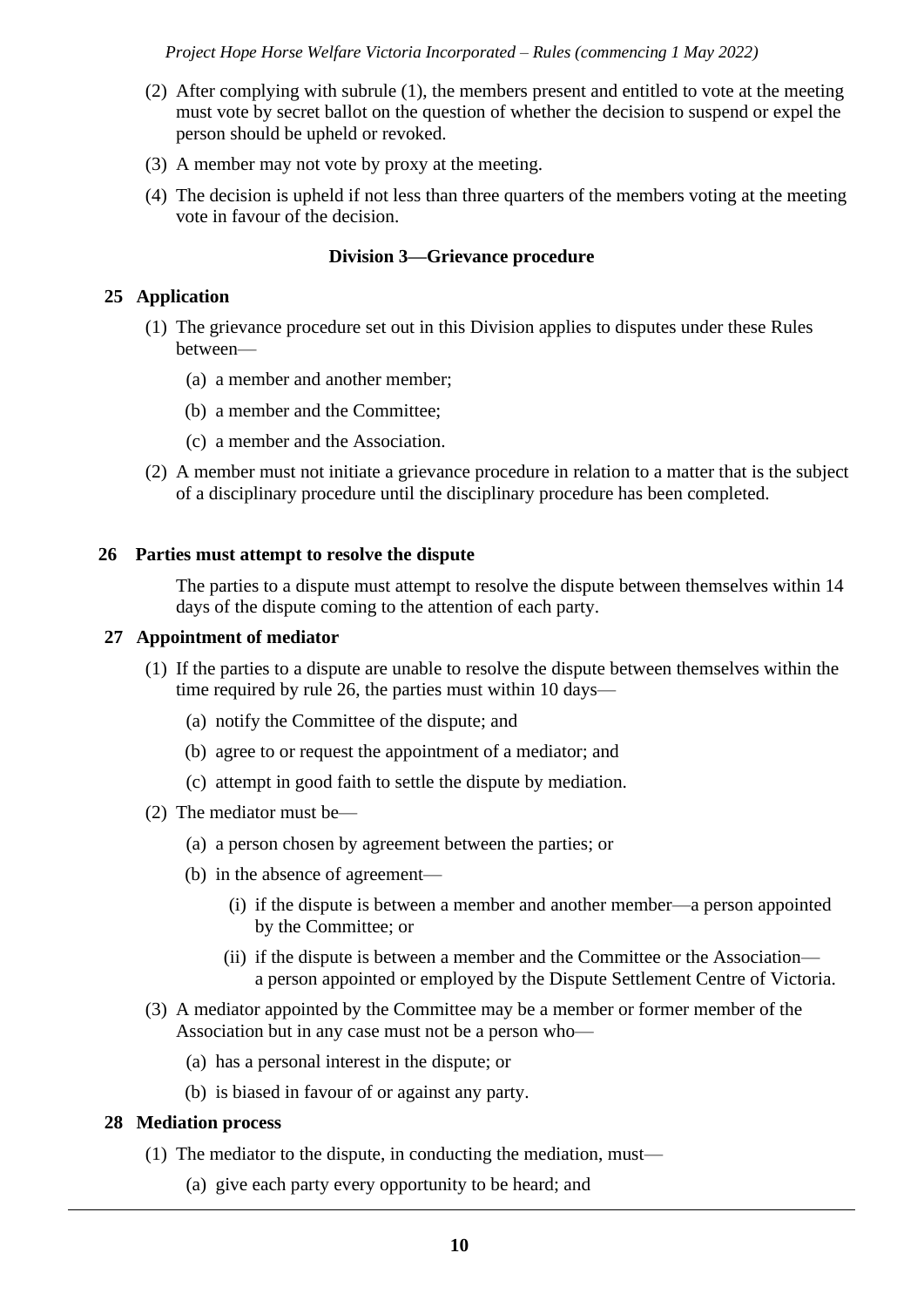- (b) allow due consideration by all parties of any written statement submitted by any party; and
- (c) ensure that natural justice is accorded to the parties throughout the mediation process.
- (2) The mediator must not determine the dispute.

## **29 Failure to resolve dispute by mediation**

If the mediation process does not resolve the dispute, the parties may seek to resolve the dispute in accordance with the Act or otherwise at law.

# **PART 4—GENERAL MEETINGS OF THE ASSOCIATION**

#### **30 Annual general meetings**

- (1) The Committee must convene an annual general meeting of the Association to be held within 5 months after the end of each financial year.
- (2) Despite subrule (1), the Association may hold its first annual general meeting at any time within 18 months after its incorporation.
- (3) The Committee may determine the date, time and place of the annual general meeting.
- (4) The ordinary business of the annual general meeting is as follows—
	- (a) to confirm the minutes of the previous annual general meeting and of any special general meeting held since then;
	- (b) to receive and consider—
		- (i) the annual report of the Committee on the activities of the Association during the preceding financial year; and
		- (ii) the financial statements of the Association for the preceding financial year submitted by the Committee in accordance with Part 7 of the Act;
	- (c) to elect the members of the Committee;
	- (d) to confirm or vary the amounts (if any) of the annual subscription and joining fee.
- (5) The annual general meeting may also conduct any other business of which notice has been given in accordance with these Rules.

#### **31 Special general meetings**

- (1) Any general meeting of the Association, other than an annual general meeting or a disciplinary appeal meeting, is a special general meeting.
- (2) The Committee may convene a special general meeting whenever it thinks fit.
- (3) No business other than that set out in the notice under rule 33 may be conducted at the meeting.

**Note**

General business may be considered at the meeting if it is included as an item for consideration in the notice under rule 33 and the majority of members at the meeting agree.

#### **32 Special general meeting held at request of members**

(1) The Committee must convene a special general meeting if a request to do so is made in accordance with subrule (2) by at least 20 members.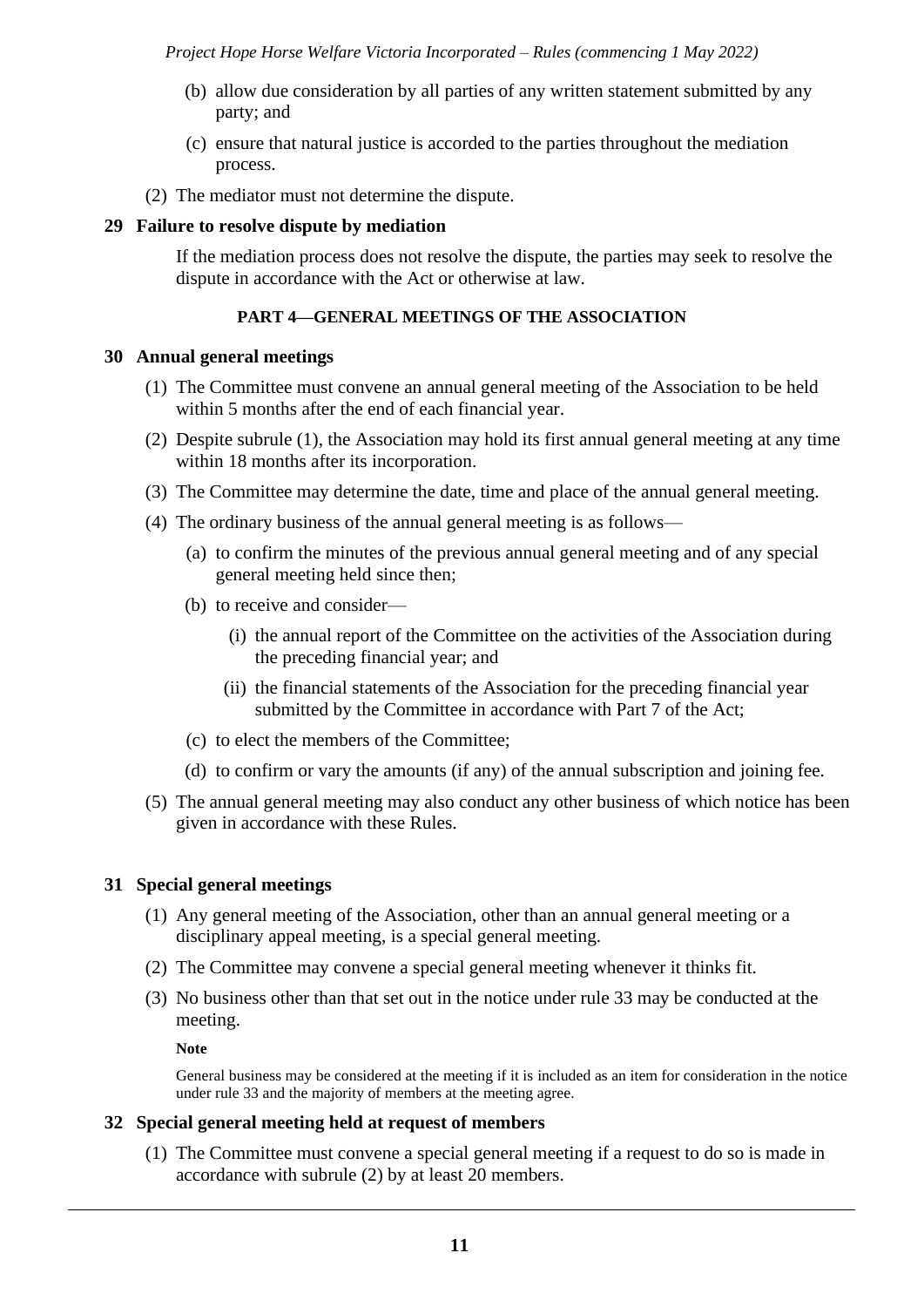- (2) A request for a special general meeting must—
	- (a) be in writing; and
	- (b) state the business to be considered at the meeting and any resolutions to be proposed; and
	- (c) include the names and signatures of the members requesting the meeting; and
	- (d) be given to the Secretary.
- (3) If the Committee does not convene a special general meeting within one month after the date on which the request is made, the members making the request (or any of them) may convene the special general meeting.
- (4) A special general meeting convened by members under subrule (3)—
	- (a) must be held within 3 months after the date on which the original request was made; and
	- (b) may only consider the business stated in that request.
- (5) The Association must reimburse all reasonable expenses incurred by the members convening a special general meeting under subrule (3).

## **33 Notice of general meetings**

- (1) The Secretary (or, in the case of a special general meeting convened under rule 32(3), the members convening the meeting) must give to each member of the Association—
	- (a) at least 21 days' notice of a general meeting if a special resolution is to be proposed at the meeting; or
	- (b) at least 14 days' notice of a general meeting in any other case.
- (2) The notice must—
	- (a) specify the date, time and place of the meeting; and
	- (b) indicate the general nature of each item of business to be considered at the meeting; and
	- (c) if a special resolution is to be proposed—
		- (i) state in full the proposed resolution; and
		- (ii) state the intention to propose the resolution as a special resolution; and
	- (d) comply with rule 34(5).
- (3) This rule does not apply to a disciplinary appeal meeting.

#### **Note**

Rule 23(4) sets out the requirements for notice of a disciplinary appeal meeting.

# **34 Proxies**

- (1) A member may appoint another member as his or her proxy to vote and speak on his or her behalf at a general meeting other than at a disciplinary appeal meeting.
- (2) The appointment of a proxy must be in writing and signed by the member making the appointment.
- (3) The member appointing the proxy may give specific directions as to how the proxy is to vote on his or her behalf, otherwise the proxy may vote on behalf of the member in any matter as he or she sees fit.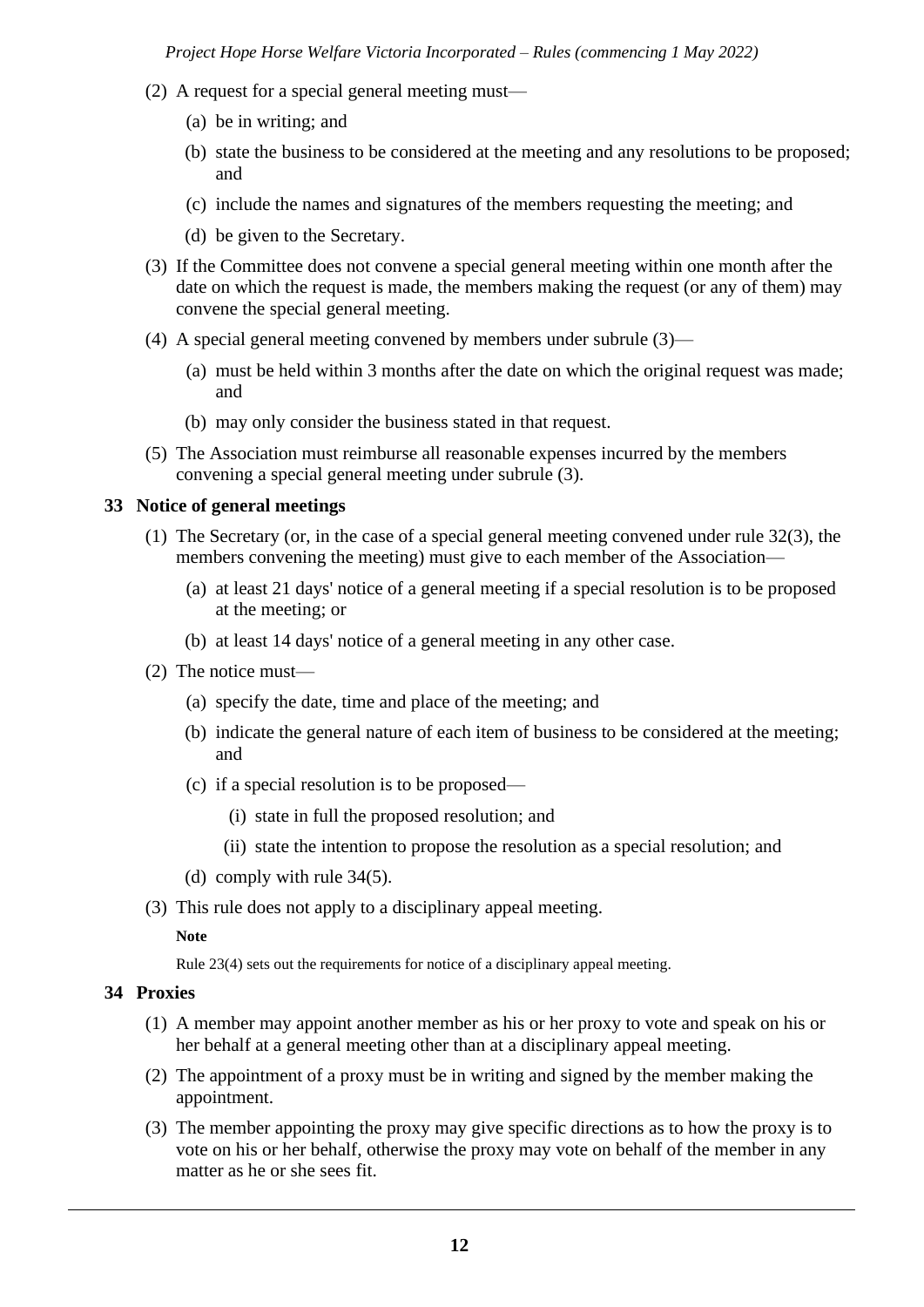- (4) If the Committee has approved a form for the appointment of a proxy, the member may use any other form that clearly identifies the person appointed as the member's proxy and that has been signed by the member.
- (5) Notice of a general meeting given to a member under rule 33 must—
	- (a) state that the member may appoint another member as a proxy for the meeting; and
	- (b) include a copy of any form that the Committee has approved for the appointment of a proxy.
- (6) A form appointing a proxy must be given to the Chairperson of the meeting before or at the commencement of the meeting.
- (7) A form appointing a proxy sent by post or electronically is of no effect unless it is received by the Association no later than 24 hours before the commencement of the meeting.

# **35 Use of technology**

- (1) A member not physically present at a general meeting may be permitted to participate in the meeting by the use of technology that allows that member and the members present at the meeting to clearly and simultaneously communicate with each other.
- (2) For the purposes of this Part, a member participating in a general meeting as permitted under subrule (1) is taken to be present at the meeting and, if the member votes at the meeting, is taken to have voted in person.

# **36 Quorum at general meetings**

- (1) No business may be conducted at a general meeting unless a quorum of members is present.
- (2) The quorum for a general meeting is the presence (physically, by proxy or as allowed under rule 35) of 10 members entitled to vote.
- (3) If a quorum is not present within 30 minutes after the notified commencement time of a general meeting—
	- (a) in the case of a meeting convened by, or at the request of, members under rule 32 the meeting must be dissolved;

# **Note**

If a meeting convened by, or at the request of, members is dissolved under this subrule, the business that was to have been considered at the meeting is taken to have been dealt with. If members wish to have the business reconsidered at another special meeting, the members must make a new request under rule 32.

- (b) in any other case—
	- (i) the meeting must be adjourned to a date not more than 21 days after the adjournment; and
	- (ii) notice of the date, time and place to which the meeting is adjourned must be given at the meeting and confirmed by written notice given to all members as soon as practicable after the meeting.
- (4) If a quorum is not present within 30 minutes after the time to which a general meeting has been adjourned under subrule (3)(b), the members present at the meeting (if not fewer than 3) may proceed with the business of the meeting as if a quorum were present.

# **37 Adjournment of general meeting**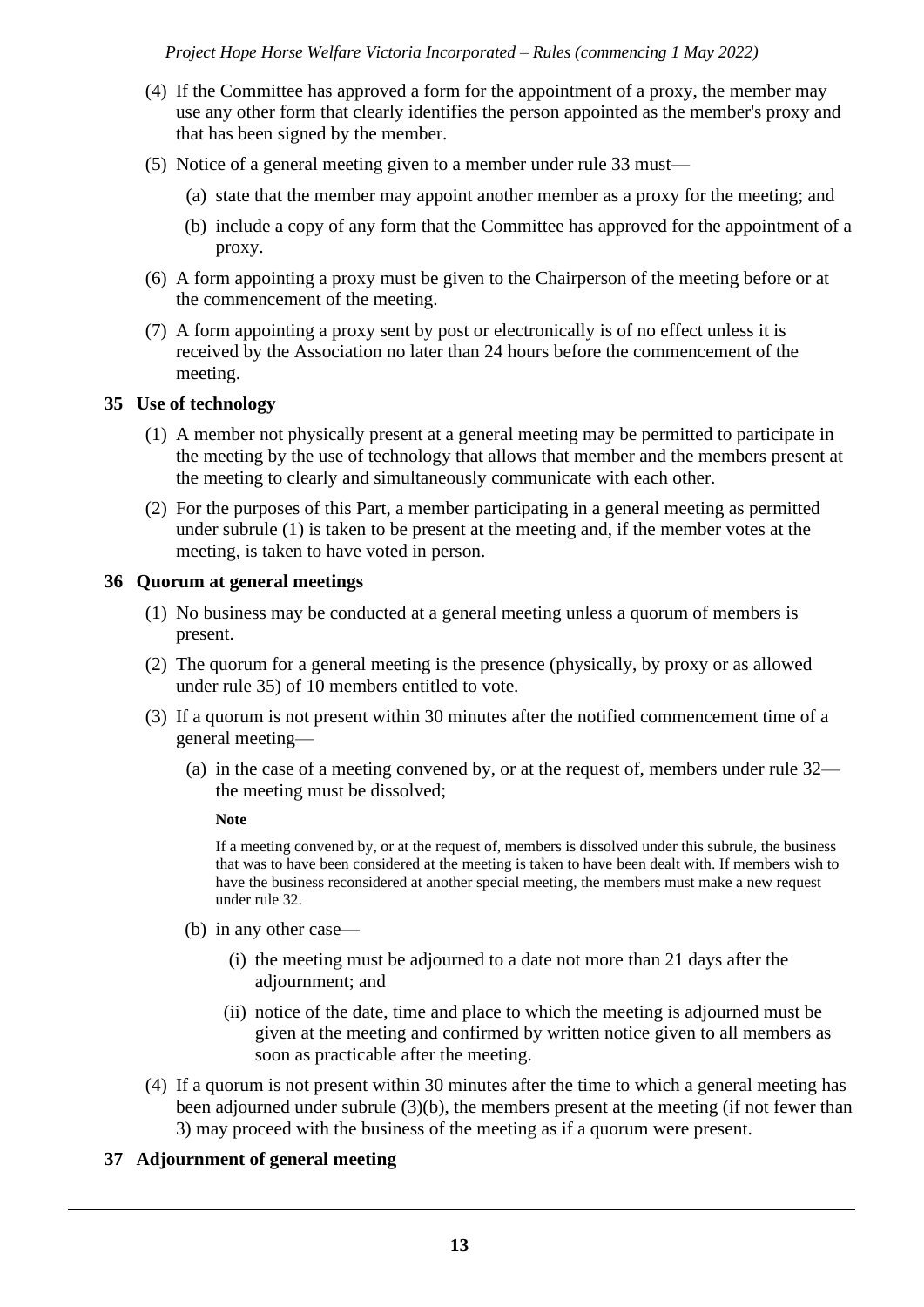- (1) The Chairperson of a general meeting at which a quorum is present may, with the consent of a majority of members present at the meeting, adjourn the meeting to another time at the same place or at another place.
- (2) Without limiting subrule (1), a meeting may be adjourned—
	- (a) if there is insufficient time to deal with the business at hand; or
	- (b) to give the members more time to consider an item of business.

#### **Example**

The members may wish to have more time to examine the financial statements submitted by the Committee at an annual general meeting.

- (3) No business may be conducted on the resumption of an adjourned meeting other than the business that remained unfinished when the meeting was adjourned.
- (4) Notice of the adjournment of a meeting under this rule is not required unless the meeting is adjourned for 14 days or more, in which case notice of the meeting must be given in accordance with rule 33.

# **38 Voting at general meeting**

- (1) On any question arising at a general meeting—
	- (a) subject to subrule (3), each member who is entitled to vote has one vote; and
	- (b) members may vote personally or by proxy; and
	- (c) except in the case of a special resolution, the question must be decided on a majority of votes.
- (2) If votes are divided equally on a question, the Chairperson of the meeting has a second or casting vote.
- (3) If the question is whether or not to confirm the minutes of a previous meeting, only members who were present at that meeting may vote.
- (4) This rule does not apply to a vote at a disciplinary appeal meeting conducted under rule 24.

#### **39 Special resolutions**

A special resolution is passed if not less than three quarters of the members voting at a general meeting (whether in person or by proxy) vote in favour of the resolution.

#### **Note**

In addition to certain matters specified in the Act, a special resolution is required—

- (a) to remove a committee member from office;
- (b) to alter these Rules, including changing the name or any of the purposes of the Association.

#### **40 Determining whether resolution carried**

- (1) Subject to subsection (2), the Chairperson of a general meeting may, on the basis of a show of hands, declare that a resolution has been—
	- (a) carried; or
	- (b) carried unanimously; or
	- (c) carried by a particular majority; or
	- (d) lost—

and an entry to that effect in the minutes of the meeting is conclusive proof of that fact.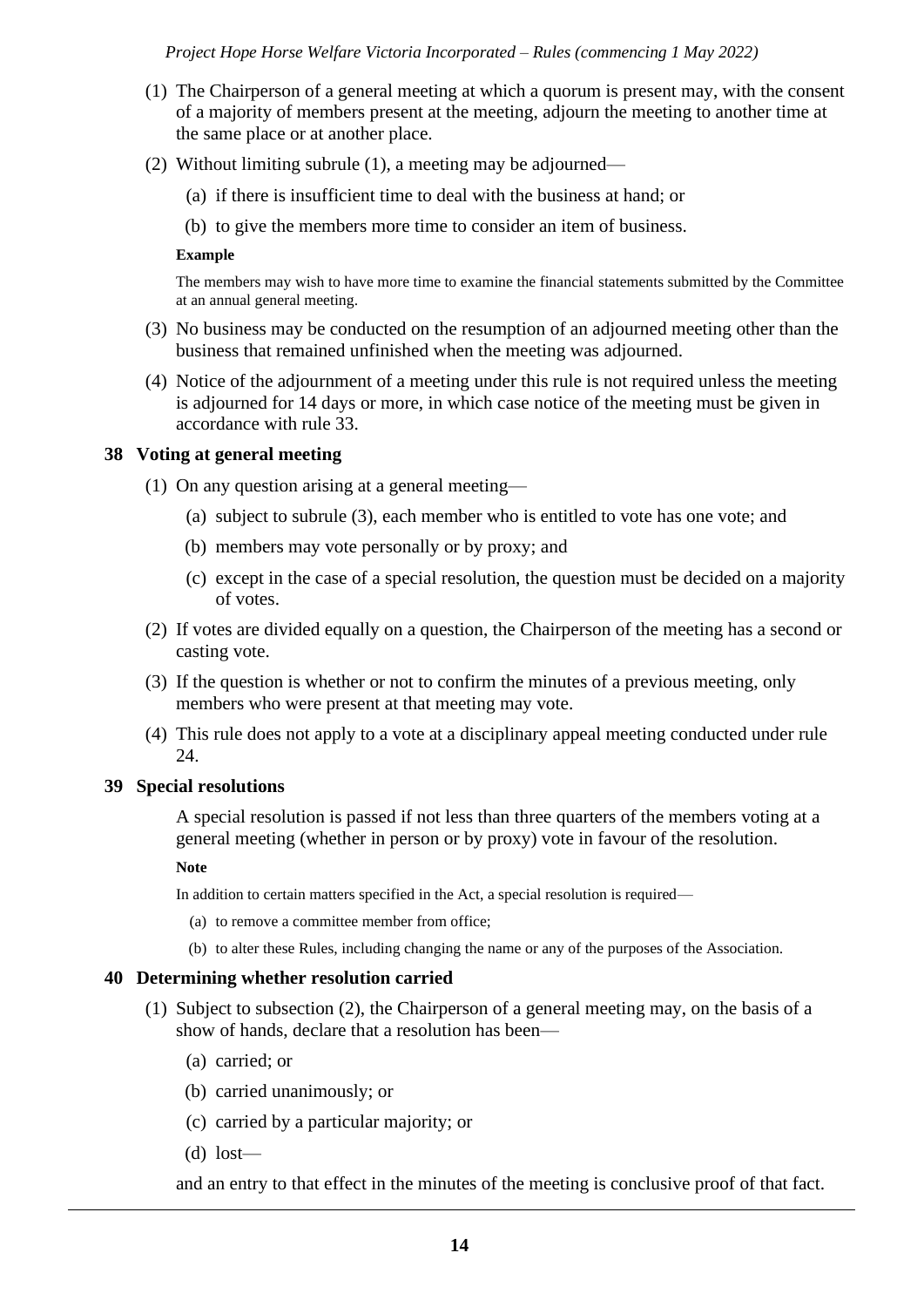- (2) If a poll (where votes are cast in writing) is demanded by three or more members on any question—
	- (a) the poll must be taken at the meeting in the manner determined by the Chairperson of the meeting; and
	- (b) the Chairperson must declare the result of the resolution on the basis of the poll.
- (3) A poll demanded on the election of the Chairperson or on a question of an adjournment must be taken immediately.
- (4) A poll demanded on any other question must be taken before the close of the meeting at a time determined by the Chairperson.

## **41 Minutes of general meeting**

- (1) The Committee must ensure that minutes are taken and kept of each general meeting.
- (2) The minutes must record the business considered at the meeting, any resolution on which a vote is taken and the result of the vote.
- (3) In addition, the minutes of each annual general meeting must include—
	- (a) the names of the members attending the meeting; and
	- (b) proxy forms given to the Chairperson of the meeting under rule 34(6); and
	- (c) the financial statements submitted to the members in accordance with rule  $30(4)(b)(ii)$ ; and
	- (d) the certificate signed by two committee members certifying that the financial statements give a true and fair view of the financial position and performance of the Association; and
	- (e) any audited accounts and auditor's report or report of a review accompanying the financial statements that are required under the Act.

# **PART 5—COMMITTEE**

# **Division 1—Powers of Committee**

#### **42 Role and powers**

- (1) The business of the Association must be managed by or under the direction of the Committee.
- (2) The Committee may exercise all the powers of the Association except those powers that these Rules or the Act require to be exercised by general meetings of the members of the Association.
- (3) The Committee may—
	- (a) appoint and remove staff;
	- (b) establish subcommittees consisting of members with terms of reference it considers appropriate.

# **43 Delegation**

- (1) The Committee may delegate to a member of the Committee, a subcommittee or staff, any of its powers and functions other than—
	- (a) this power of delegation; or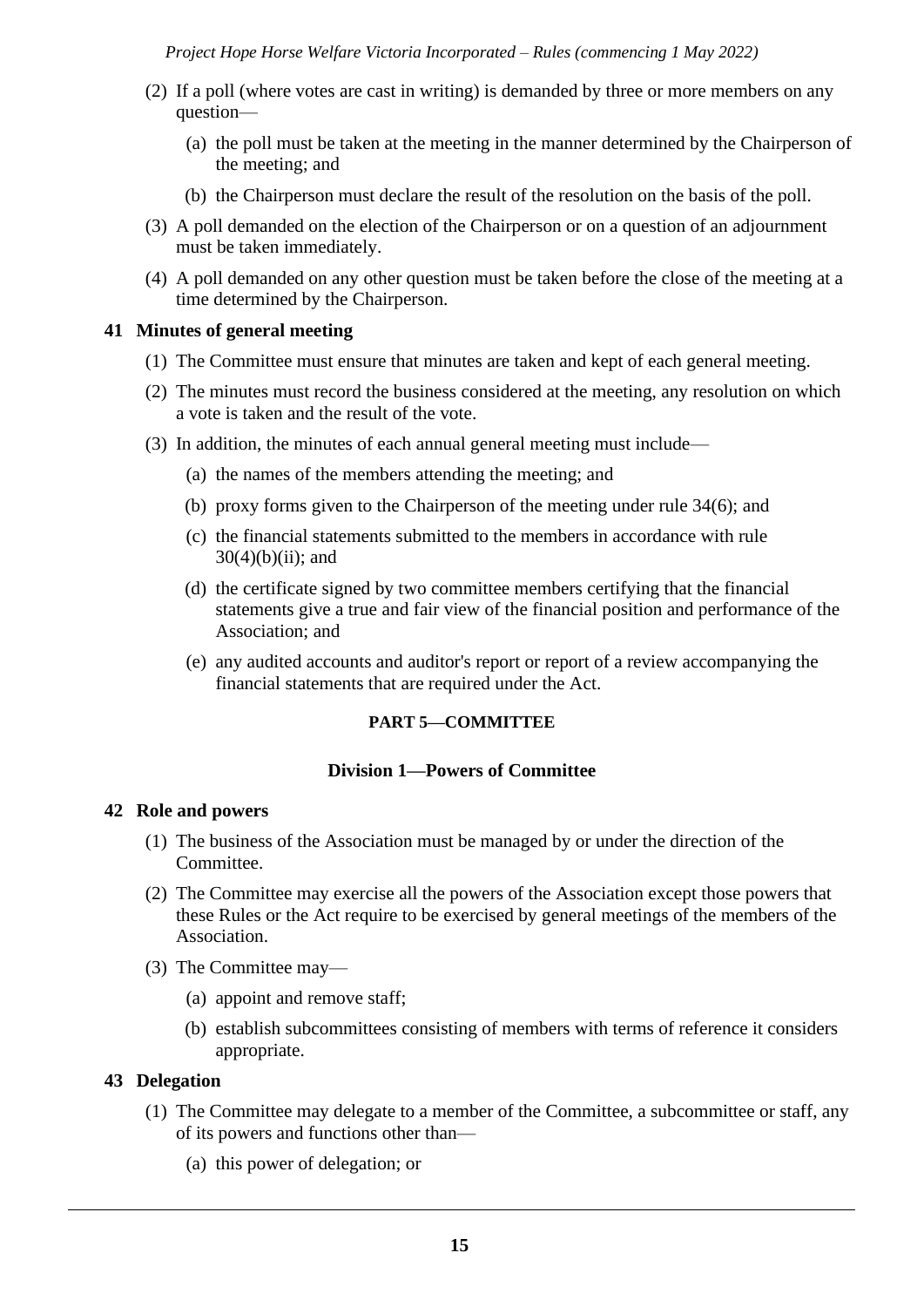- (b) a duty imposed on the Committee by the Act or any other law.
- (2) The delegation must be in writing and may be subject to the conditions and limitations the Committee considers appropriate.
- (3) The Committee may, in writing, revoke a delegation wholly or in part.

# **Division 2—Composition of Committee and duties of members**

## **44 Composition of Committee**

The Committee consists of—

- (a) the Executive Committee comprising a President, Vice-President, Secretary and Treasurer elected under rule 52; and
- (b) no more than eight ordinary members elected under rule 53.

## **45 General Duties**

- (1) The Executive Committee is to make decision relating to the daily management of the Association and to act upon such decisions.
- (2) The Executive Committee shall meet as required and any three members of the Executive Committee shall constitute a quorum for the transactions of business of the Executive.
- (3) The Executive Committee may reach decisions using any form of electronic or verbal communication.
- (4) As soon as practicable after being elected or appointed to the Committee, each committee member must become familiar with these Rules and the Act.
- (5) The Committee is collectively responsible for ensuring that the Association complies with the Act and that individual members of the Committee comply with these Rules.
- (6) Committee members must exercise their powers and discharge their duties with reasonable care and diligence, in good faith in the best interests of the Association and for a proper purpose.
- (7) Committee members and former committee members must not make improper use of—
	- (a) their position; or
	- (b) information acquired by virtue of holding their position—

so as to gain an advantage for themselves or any other person or to cause detriment to the Association.

**Note**

See also Division 3 of Part 6 of the Act which sets out the general duties of the office holders of an incorporated association.

(8) In addition to any duties imposed by these Rules, a committee member must perform any other duties imposed from time to time by resolution at a general meeting.

# **46 President and Vice-President**

- (1) Subject to subrule (2), the President or, in the President's absence, the Vice-President is the Chairperson for any general meetings and for any committee meetings.
- (2) If the President and the Vice-President are both absent, or are unable to preside, the Chairperson of the meeting must be—
	- (a) in the case of a general meeting—a member elected by the other members present; or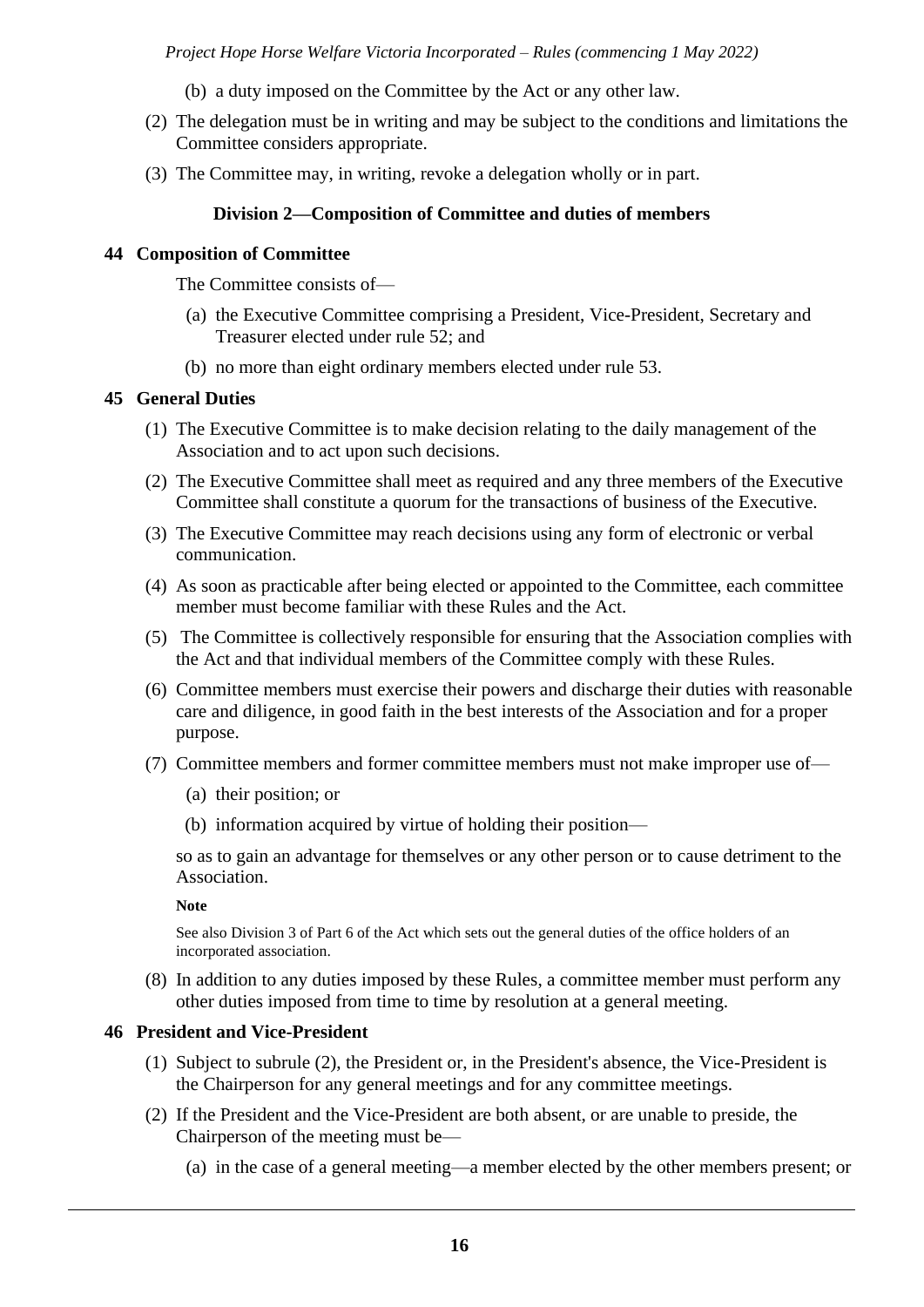(b) in the case of a committee meeting—a committee member elected by the other committee members present.

# **47 Secretary**

(1) The Secretary must perform any duty or function required under the Act to be performed by the secretary of an incorporated association.

#### **Example**

Under the Act, the secretary of an incorporated association is responsible for lodging documents of the association with the Registrar.

- (2) The Secretary must—
	- (a) maintain the register of members in accordance with rule 18; and
	- (b) keep custody of the common seal (if any) of the Association and, except for the financial records referred to in rule 70(3), all books, documents and securities of the Association in accordance with rules 72 and 75; and
	- (c) subject to the Act and these Rules, provide members with access to the register of members, the minutes of general meetings and other books and documents; and
	- (d) perform any other duty or function imposed on the Secretary by these Rules.
- (3) The Secretary must give to the Registrar notice of his or her appointment within 14 days after the appointment.

# **48 Treasurer**

- (1) The Treasurer must—
	- (a) receive all moneys paid to or received by the Association and issue receipts for those moneys in the name of the Association; and
	- (b) ensure that all moneys received are paid into the account of the Association within 5 working days after receipt; and
	- (c) make any payments authorised by the Committee or by a general meeting of the Association from the Association's funds; and
	- (d) ensure that a projected annual budget is submitted to the Committee.
- (2) The Treasurer must—
	- (a) ensure that the financial records of the Association are kept in accordance with the Act; and
	- (b) coordinate the preparation of the financial statements of the Association and their certification by the Committee prior to their submission to the annual general meeting of the Association.
- (3) The Treasurer must ensure that at least one other Executive Committee member has access to the accounts and financial records of the Association.

#### **Division 3—Election of Committee members and tenure of office**

#### **49 Who is eligible to be a Committee member**

A member is eligible to be elected or appointed as a committee member if the member—

- (a) is 18 years or over; and
- (b) is entitled to vote at a general meeting.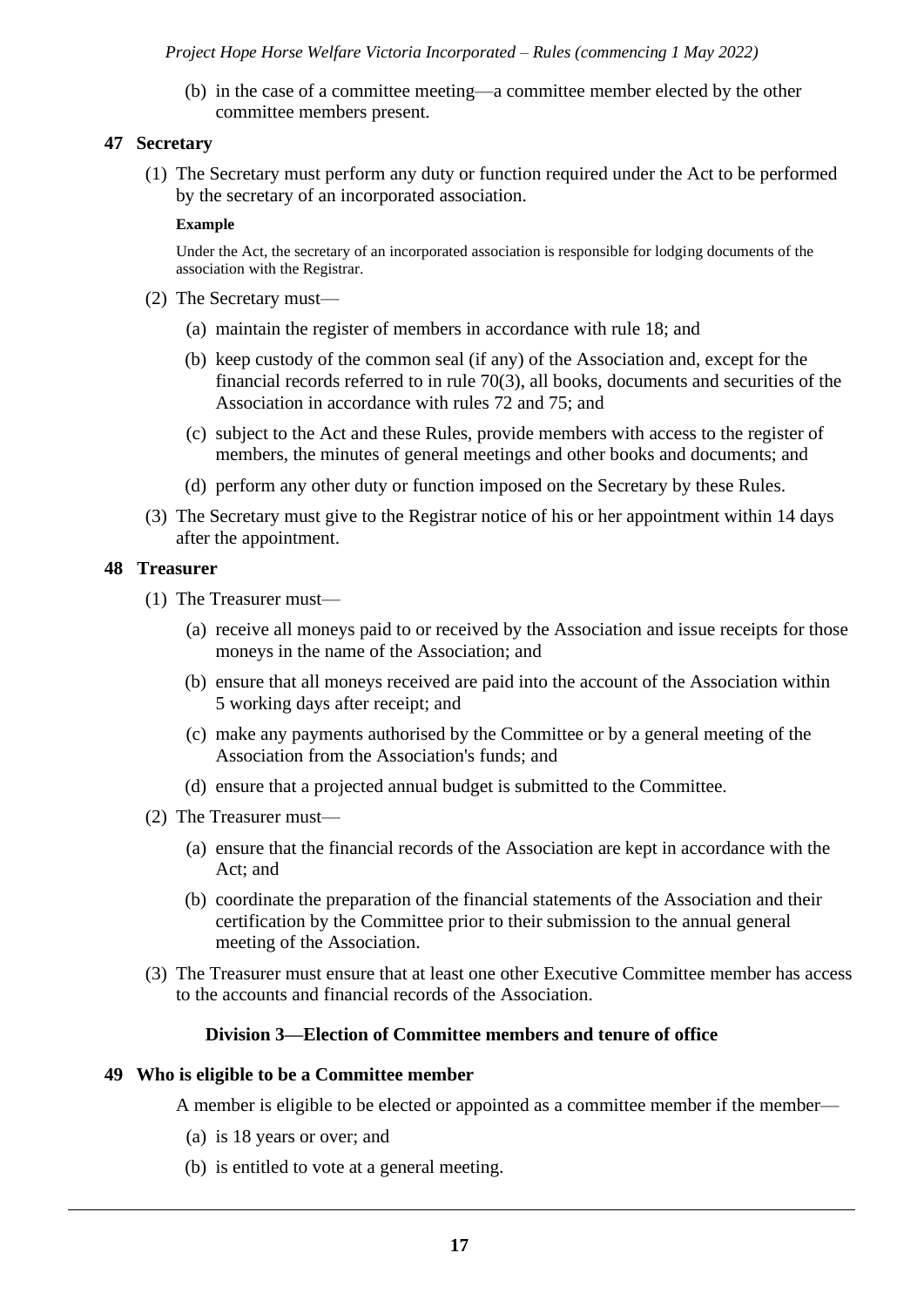# **50 Positions to be declared vacant**

- (1) This rule applies to—
	- (a) the first annual general meeting of the Association after its incorporation; or
	- (b) any subsequent annual general meeting of the Association, after the annual report and financial statements of the Association have been received.
- (2) The Chairperson of the meeting must declare all positions on the Committee vacant and hold elections for those positions in accordance with rules 51 to 54.

# **51 Nominations**

- (1) Prior to the election of each position, the Chairperson of the meeting must call for nominations to fill that position.
- (2) An eligible member of the Association may—
	- (a) nominate himself or herself; or
	- (b) with the member's consent, be nominated by another member.
- (3) A member who is nominated for a position and fails to be elected to that position may be nominated for any other position for which an election is yet to be held.

## **52 Election of Executive Committee**

- (1) At the annual general meeting, separate elections must be held for each of the following positions—
	- (a) President;
	- (b) Vice-President;
	- (c) Secretary;
	- (d) Treasurer.
- (2) If only one member is nominated for the position, the Chairperson of the meeting must declare the member elected to the position.
- (3) If more than one member is nominated, a ballot must be held in accordance with rule 54.
- (4) On his or her election, the new President may take over as Chairperson of the meeting.

# **53 Election of ordinary committee members**

- (1) The number of ordinary committee members has no minimum but may not exceed eight.
- (2) A single election may be held to fill the ordinary committee member positions.
- (3) If the number of members nominated for the position of ordinary committee member is eight or less, the Chairperson of the meeting must declare each of those members to be elected to the position.
- (4) If the number of members nominated exceeds the number to be elected, a ballot must be held in accordance with rule 54.

# **54 Ballot**

- (1) If a ballot is required for the election for a position, the Chairperson of the meeting must appoint a member to act as returning officer to conduct the ballot.
- (2) The returning officer must not be a member nominated for the position.
- (3) Before the ballot is taken, each candidate may make a short speech in support of his or her election.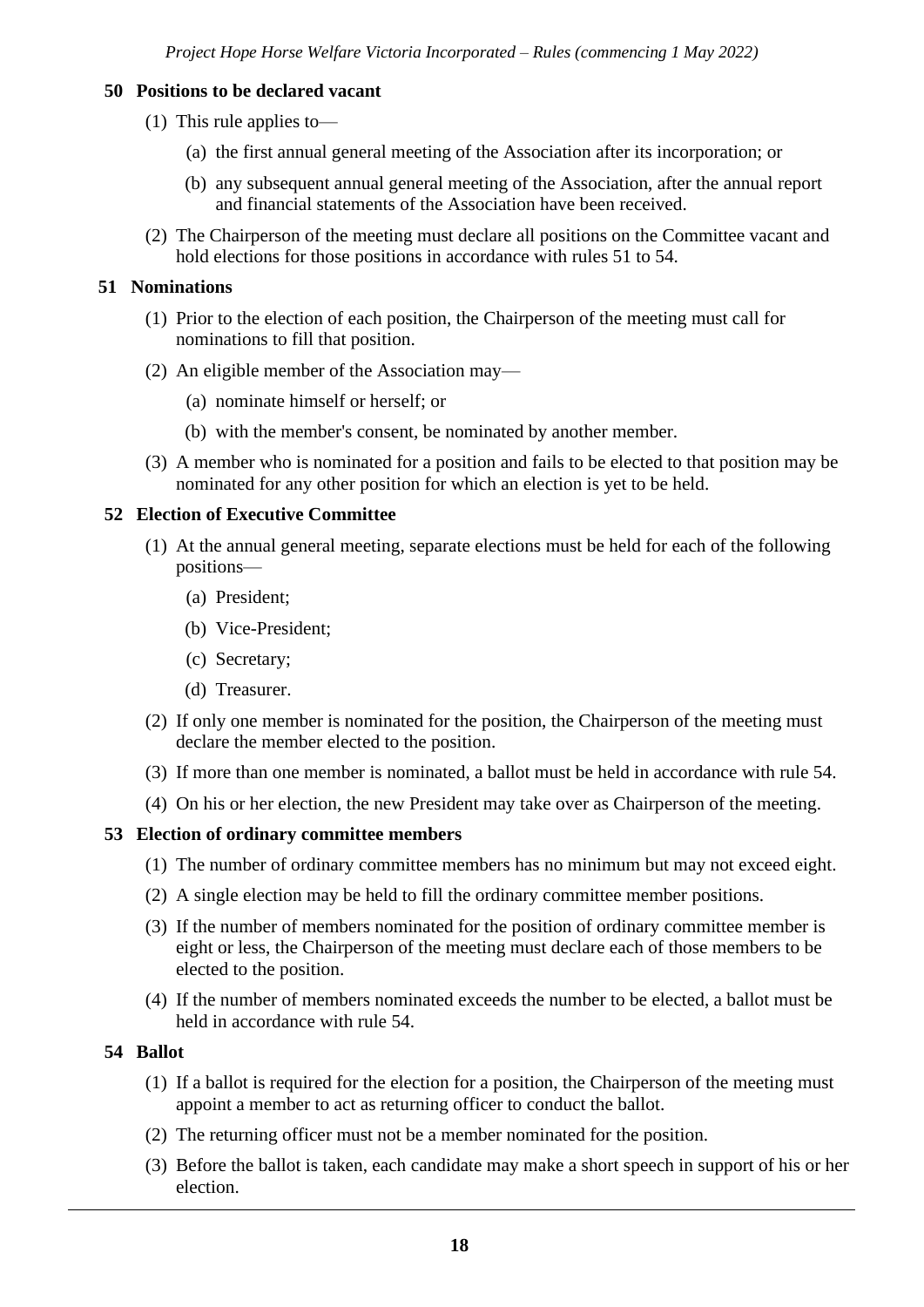- (4) The election must be by secret ballot.
- (5) The returning officer must give a blank piece of paper to—
	- (a) each member present in person; and
	- (b) each proxy appointed by a member.

#### **Example**

If a member has been appointed the proxy of 5 other members, the member must be given 6 ballot papers one for the member and one each for the other members.

- (6) If the ballot is for a single position, the voter must write on the ballot paper the name of the candidate for whom they wish to vote.
- (7) If the ballot is for more than one position—
	- (a) the voter must write on the ballot paper the name of each candidate for whom they wish to vote;
	- (b) the voter must not write the names of more candidates than the number to be elected.
- (8) Ballot papers that do not comply with subrule (7)(b) are not to be counted.
- (9) Each ballot paper on which the name of a candidate has been written counts as one vote for that candidate.
- (10) The returning officer must declare elected the candidate or, in the case of an election for more than one position, the candidates who received the most votes.
- (11) If the returning officer is unable to declare the result of an election under subrule (10) because 2 or more candidates received the same number of votes, the returning officer must—
	- (a) conduct a further election for the position in accordance with subrules (4) to (10) to decide which of those candidates is to be elected; or
	- (b) with the agreement of those candidates, decide by lot which of them is to be elected. **Examples**

The choice of candidate may be decided by the toss of a coin, drawing straws or drawing a name out of a hat.

#### **55 Term of office**

- (1) Subject to subrule (3) and rule 56, a committee member holds office until the positions of the Committee are declared vacant at the next annual general meeting, whereupon a committee member may be re-elected.
- (2) In the event that a committee member takes leave of absence of not more than three (3) months, the Executive can appoint a member in an acting role to fulfill their duties in the interim.
- (3) A general meeting of the Association may—
	- (a) by special resolution remove a committee member from office; and
	- (b) elect an eligible member of the Association to fill the vacant position in accordance with this Division.
- (4) A member who is the subject of a proposed special resolution under subrule (3)(a) may make representations in writing to the Secretary or President of the Association (not exceeding a reasonable length) and may request that the representations be provided to the members of the Association.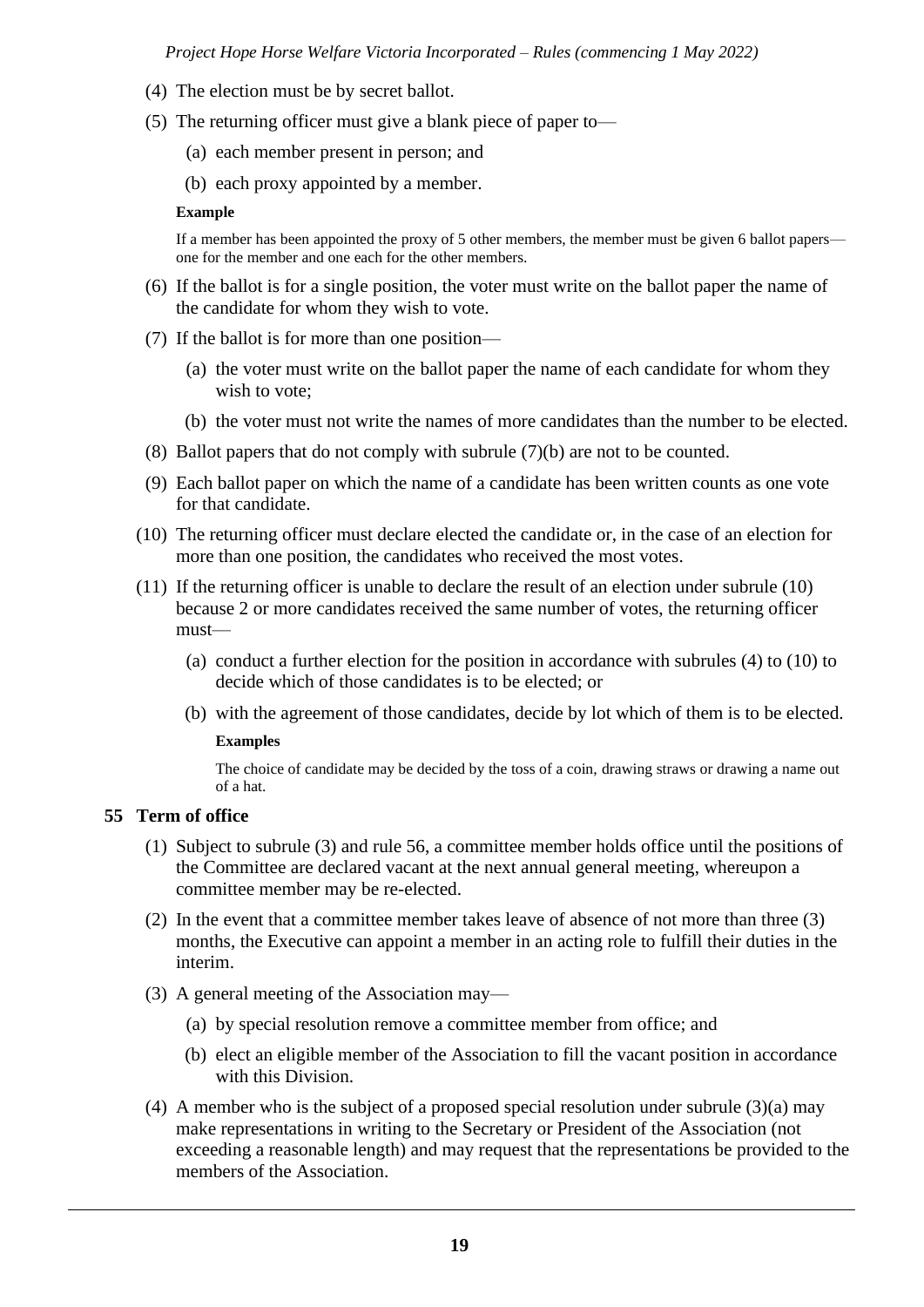(5) The Secretary or the President may give a copy of the representations to each member of the Association or, if they are not so given, the member may require that they be read out at the meeting at which the special resolution is to be proposed.

## **56 Vacation of office**

- (1) A committee member may resign from the Committee by written notice addressed to the Committee.
- (2) A person ceases to be a committee member if he or she—
	- (a) ceases to be a member of the Association; or
	- (b) fails to attend 3 consecutive committee meetings (other than special or urgent committee meetings) without leave of absence under rule 67; or
	- (c) otherwise ceases to be a committee member by operation of section 78 of the Act.

**Note**

A Committee member may not hold the office of secretary if they do not reside in Australia.

#### **57 Filling casual vacancies**

- (1) The Committee may appoint an eligible member of the Association to fill a position on the Committee that—
	- (a) has become vacant under rule 56; or
	- (b) was not filled by election at the last annual general meeting.
- (2) If the position of Secretary becomes vacant, the Committee must appoint a member to the position within 14 days after the vacancy arises.
- (3) Rule 55 applies to any committee member appointed by the Committee under subrule (1) or (2).
- (4) The Committee may continue to act despite any vacancy in its membership.

# **Division 4—Meetings of Committee**

# **58 Meetings of Committee**

- (1) The Committee must meet at least 4 times in each year at the dates, times and places determined by the Committee.
- (2) The date, time and place of the first committee meeting must be determined by the members of the Committee as soon as practicable after the annual general meeting of the Association at which the members of the Committee were elected.
- (3) Special committee meetings may be convened by the President or by any 4 members of the Committee.

# **59 Notice of meetings**

- (1) Notice of each committee meeting must be given to each committee member no later than 7 days before the date of the meeting.
- (2) Notice may be given of more than one committee meeting at the same time.
- (3) The notice must state the date, time and place of the meeting.
- (4) If a special committee meeting is convened, the notice must include the general nature of the business to be conducted.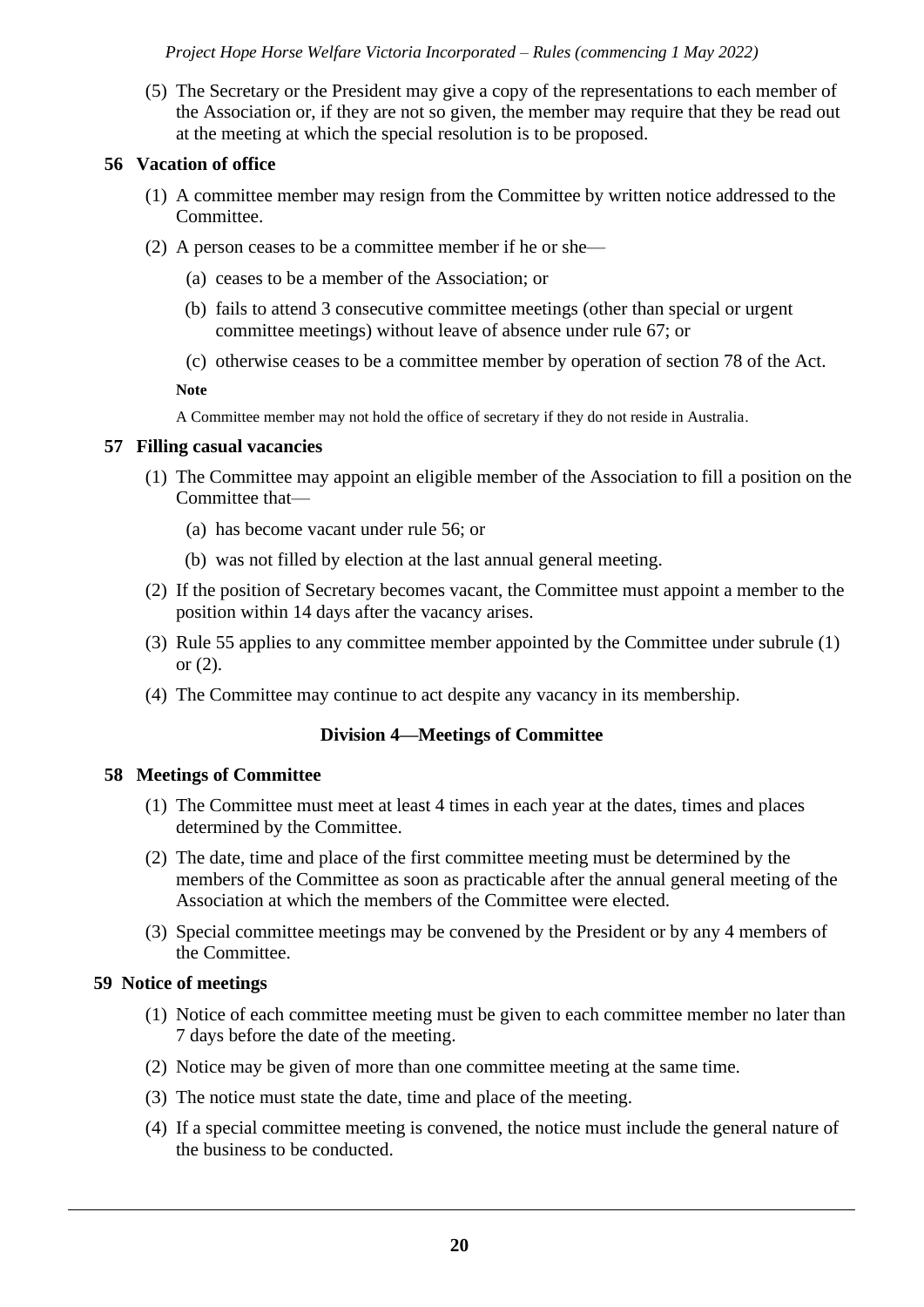(5) The only business that may be conducted at the meeting is the business for which the meeting is convened.

# **60 Urgent meetings**

- (1) In cases of urgency, a meeting can be held without notice being given in accordance with rule 59 provided that as much notice as practicable is given to each committee member by the quickest means practicable.
- (2) Any resolution made at the meeting must be passed by an absolute majority of the Committee.
- (3) The only business that may be conducted at an urgent meeting is the business for which the meeting is convened.

# **61 Procedure and order of business**

- (1) The procedure to be followed at a meeting of a Committee must be determined from time to time by the Committee.
- (2) The order of business may be determined by the members present at the meeting.

# **62 Use of technology**

- (1) A committee member who is not physically present at a committee meeting may participate in the meeting by the use of technology that allows that committee member and the committee members present at the meeting to clearly and simultaneously communicate with each other.
- (2) For the purposes of this Part, a committee member participating in a committee meeting as permitted under subrule (1) is taken to be present at the meeting and, if the member votes at the meeting, is taken to have voted in person.

# **63 Quorum**

- (1) No business may be conducted at a Committee meeting unless a quorum is present.
- (2) The quorum for a committee meeting is the presence (in person or as allowed under rule 62) of 4 of the committee members holding office.
- (3) If a quorum is not present within 30 minutes after the notified commencement time of a committee meeting—
	- (a) in the case of a special meeting—the meeting lapses;
	- (b) in any other case—the meeting must be adjourned to a date no later than 14 days after the adjournment and notice of the time, date and place to which the meeting is adjourned must be given in accordance with rule 59.

# **64 Voting**

- (1) On any question arising at a committee meeting, each committee member present at the meeting has one vote.
- (2) A motion is carried if a majority of committee members present at the meeting vote in favour of the motion.
- (3) Subrule (2) does not apply to any motion or question which is required by these Rules to be passed by an absolute majority of the Committee.
- (4) If votes are divided equally on a question, the Chairperson of the meeting has a second or casting vote.
- (5) Voting by proxy is not permitted.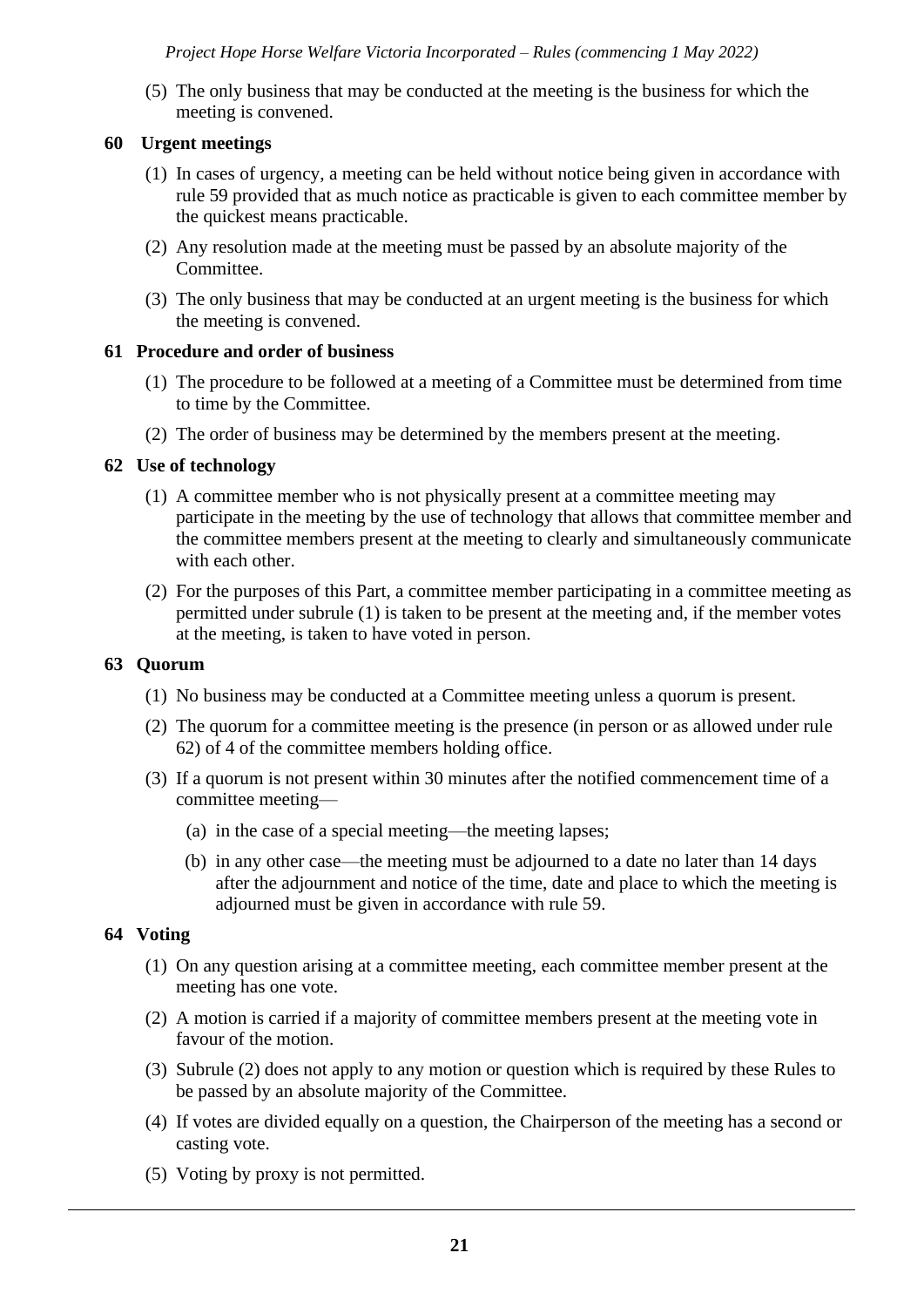# **65 Conflict of interest**

- (1) A committee member who has a material personal interest in a matter being considered at a committee meeting must disclose the nature and extent of that interest to the Committee.
- (2) The member—
	- (a) must not be present while the matter is being considered at the meeting; and
	- (b) must not vote on the matter.

#### **Note**

Under section 81(3) of the Act, if there are insufficient committee members to form a quorum because a member who has a material personal interest is disqualified from voting on a matter, a general meeting may be called to deal with the matter.

- (3) This rule does not apply to a material personal interest—
	- (a) that exists only because the member belongs to a class of persons for whose benefit the Association is established; or
	- (b) that the member has in common with all, or a substantial proportion of, the members of the Association.

#### **66 Minutes of meeting**

- (1) The Committee must ensure that minutes are taken and kept of each committee meeting.
- (2) The minutes must record the following—
	- (a) the names of the members in attendance at the meeting;
	- (b) the business considered at the meeting;
	- (c) any resolution on which a vote is taken and the result of the vote;
	- (d) any material personal interest disclosed under rule 65.

#### **67 Leave of absence**

- (1) The Committee may grant a committee member leave of absence from committee meetings for a period not exceeding 3 months.
- (2) The Committee must not grant leave of absence retrospectively unless it is satisfied that it was not feasible for the committee member to seek the leave in advance.

#### **PART 6—FINANCIAL MATTERS**

#### **68 Source of funds**

The funds of the Association may be derived from joining fees, annual subscriptions, donations, fund-raising activities, grants, interest and any other sources approved by the Committee.

#### **69 Management of funds**

- (1) The Association must open an account with a financial institution from which all expenditure of the Association is made and into which all of the Association's revenue is deposited.
- (2) Subject to any restrictions imposed by a general meeting of the Association, the Committee may approve expenditure on behalf of the Association.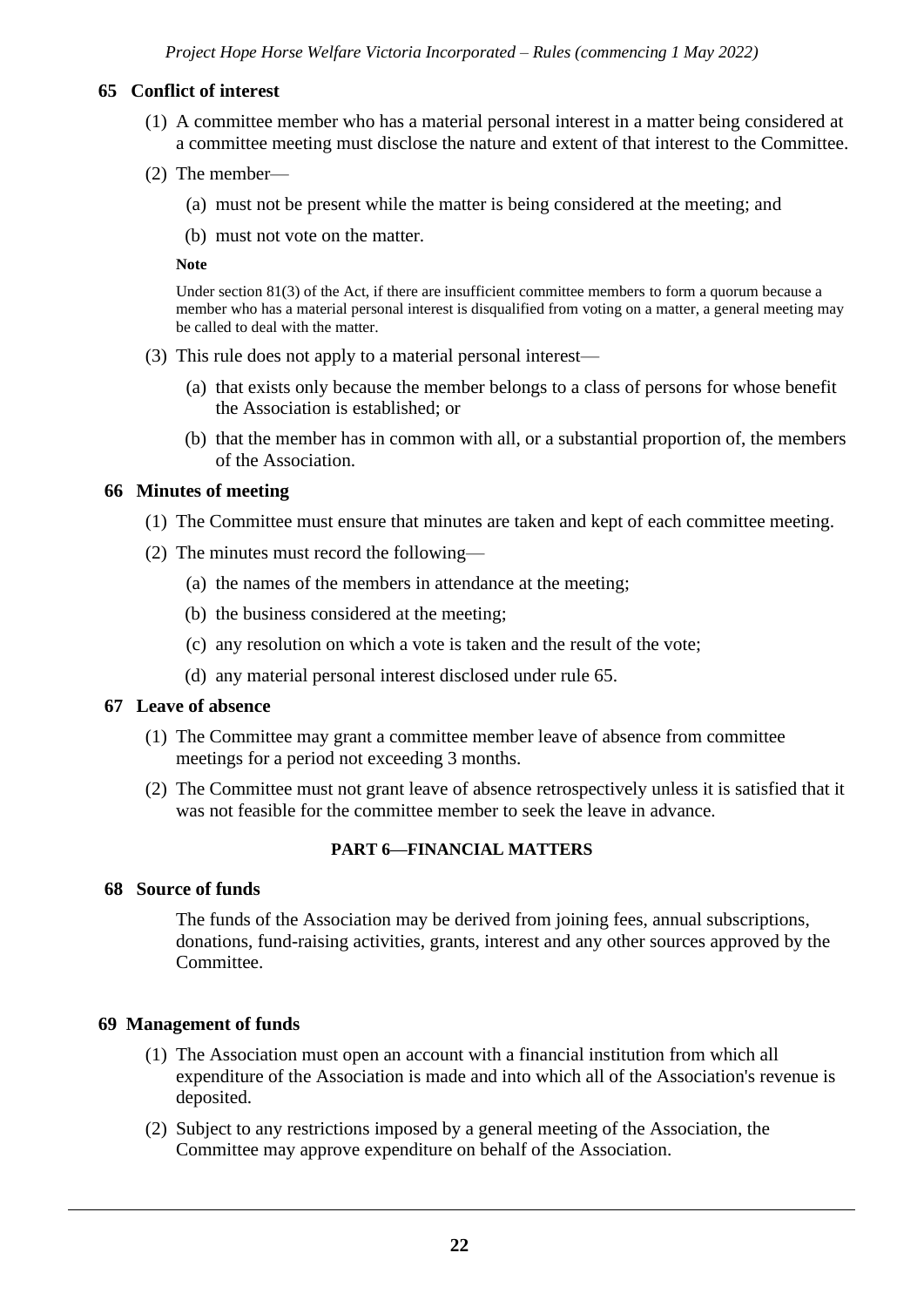- (3) The Committee may authorise the Treasurer to expend funds on behalf of the Association (including by electronic funds transfer) up to a specified limit without requiring approval from the Committee for each item on which the funds are expended.
- (4) All cheques, drafts, bills of exchange, promissory notes and other negotiable instruments must be signed by 2 committee members.
- (5) All funds of the Association must be deposited into the financial account of the Association no later than 5 working days after receipt.
- (6) With the approval of the Committee, the Treasurer may maintain a cash float provided that all money paid from or paid into the float is accurately recorded at the time of the transaction.

# **70 Financial records**

- (1) The Association must keep financial records that—
	- (a) correctly record and explain its transactions, financial position and performance; and
	- (b) enable financial statements to be prepared as required by the Act.
- (2) The Association must retain the financial records for 7 years after the transactions covered by the records are completed.
- (3) The Treasurer must keep in his or her custody, or under his or her control—
	- (a) the financial records for the current financial year; and
	- (b) any other financial records as authorised by the Committee.

## **71 Financial statements**

- (1) For each financial year, the Committee must ensure that the requirements under the Act relating to the financial statements of the Association are met.
- (2) Without limiting subrule (1), those requirements include—
	- (a) the preparation of the financial statements;
	- (b) if required, the review or auditing of the financial statements;
	- (c) the certification of the financial statements by the Committee;
	- (d) the submission of the financial statements to the annual general meeting of the Association;
	- (e) the lodgement with the Registrar of the financial statements and accompanying reports, certificates, statements and fee.

#### **PART 7—GENERAL MATTERS**

#### **72 Common seal**

- (1) The Association may have a common seal.
- (2) If the Association has a common seal—
	- (a) the name of the Association must appear in legible characters on the common seal;
	- (b) a document may only be sealed with the common seal by the authority of the Committee and the sealing must be witnessed by the signatures of two committee members;
	- (c) the common seal must be kept in the custody of the Secretary.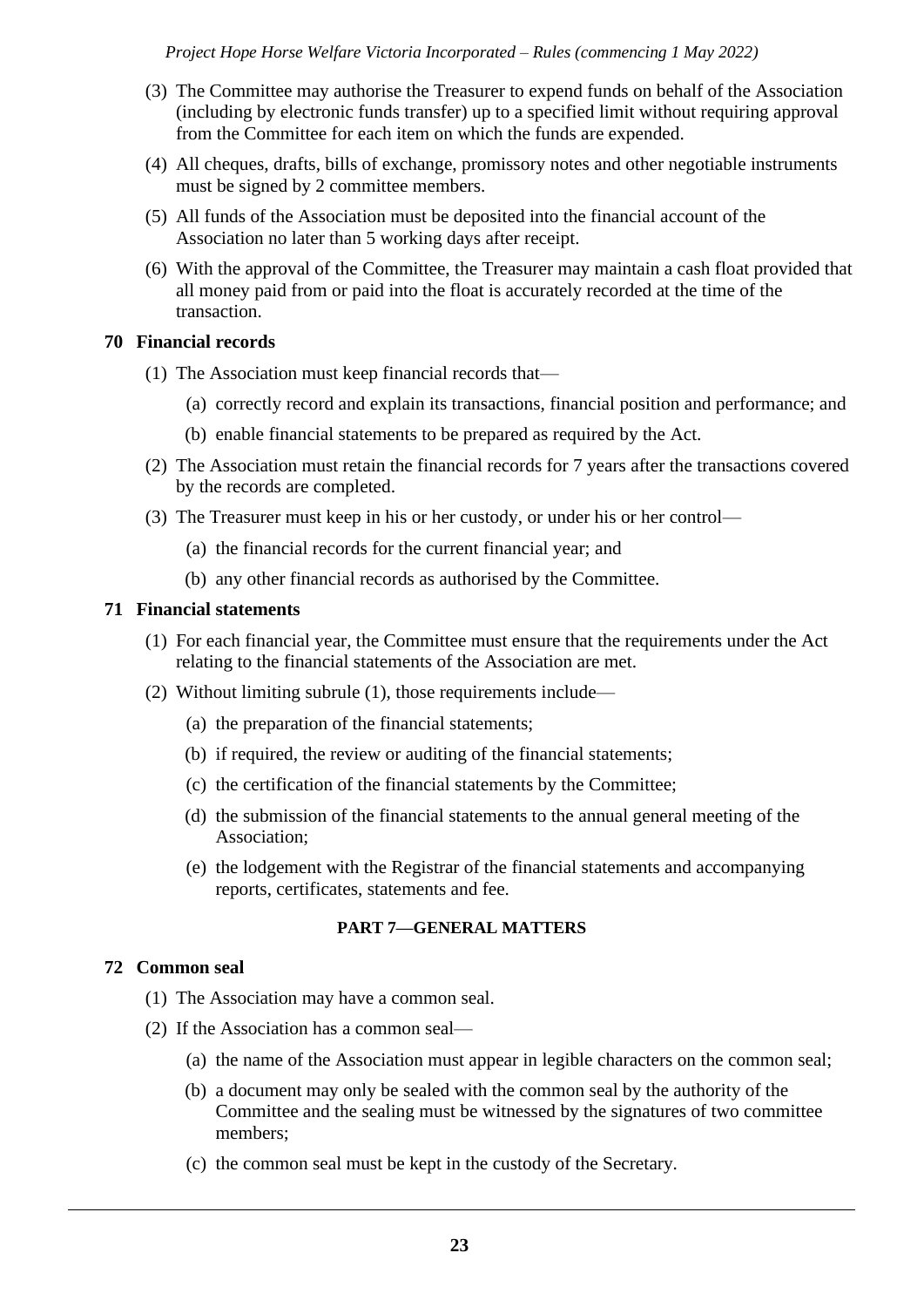# **73 Registered address**

The registered address of the Association is—

- (a) the address determined from time to time by resolution of the Committee; or
- (b) if the Committee has not determined an address to be the registered address the postal address of the Secretary.

# **74 Notice requirements**

- (1) Any notice required to be given to a member or a committee member under these Rules may be given—
	- (a) by handing the notice to the member personally; or
	- (b) by sending it by post to the member at the address recorded for the member on the register of members; or
	- (c) by email or facsimile transmission.
- (2) Subrule (1) does not apply to notice given under rule 60.
- (3) Any notice required to be given to the Association or the Committee may be given—
	- (a) by handing the notice to a member of the Committee; or
	- (b) by sending the notice by post to the registered address; or
	- (c) by leaving the notice at the registered address; or
	- (d) if the Committee determines that it is appropriate in the circumstances—
		- (i) by email to the email address of the Association or the Secretary; or
		- (ii) by facsimile transmission to the facsimile number of the Association.

#### **75 Custody and inspection of books and records**

(1) Members may on request inspect free of charge—

- (a) the register of members;
- (b) the minutes of general meetings;
- (c) subject to subrule (2), the financial records, books, securities and any other relevant document of the Association, including minutes of Committee meetings.

**Note**

See note following rule 18 for details of access to the register of members.

- (2) The Committee may refuse to permit a member to inspect records of the Association that relate to confidential, personal, employment, commercial or legal matters or where to do so may be prejudicial to the interests of the Association.
- (3) The Committee must on request make copies of these rules available to members and applicants for membership free of charge.
- (4) Subject to subrule (2), a member may make a copy of any of the other records of the Association referred to in this rule and the Association may charge a reasonable fee for provision of a copy of such a record.
- (5) For purposes of this rule
	- *relevant documents* means the records and other documents, however compiled, recorded or stored, that relate to the incorporation and management of the Association and includes the following—